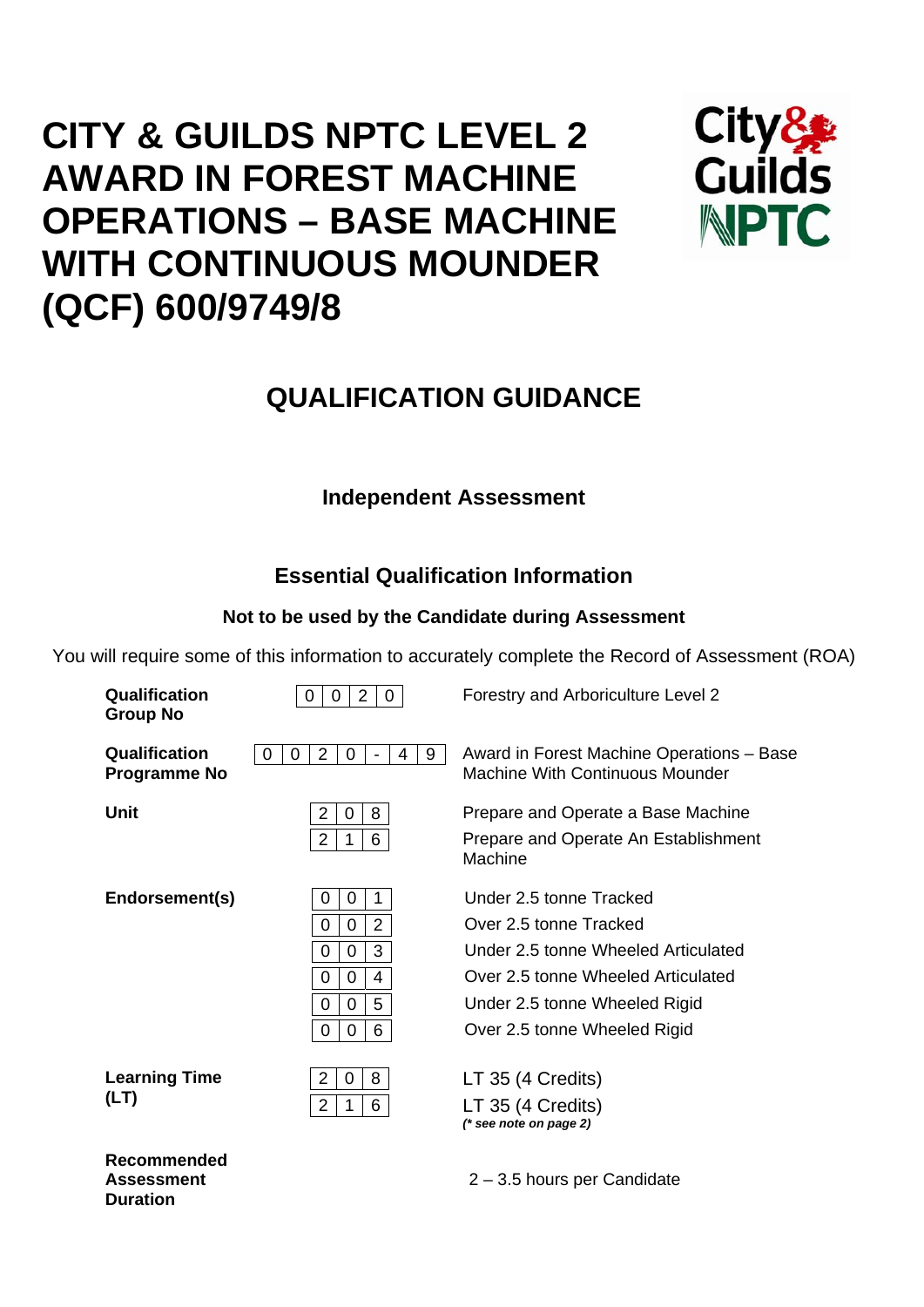### **City and Guilds Level 2 Award in Forest Machine Operations – Base Machine with Continuous Mounder (QCF) Qualification Guidance**

#### **Introduction**

The scheme will be administered by City & Guilds

City & Guilds will:

 Publish - Scheme regulations - Qualification guidance - Training materials - Trainers support materials Approve centres to co-ordinate and administer the scheme Set standards for the training of Verifiers and Assessors Recruit, train and deploy Verifiers Issue certificates to successful Candidates

#### **The Qualification**

The qualification will be awarded to Candidates who achieve the required level of competence in the units to which their certificate relates.

#### **What is the Qualifications and Credit Framework?**

OFQUAL have introduced the Qualifications and Credit Framework (QCF) to increase flexibility for learners and employers. Qualifications may be built up from individual units according to rules of combination. The units are derived from the National Occupational Standards, which are compiled by Lantra SSC, the Sector Skills Council for the Land-based industries.

#### **Instruction**

Attendance at a course of instruction is not a pre-requisite for an application for an assessment but potential Candidates are strongly advised to ensure that they are up to the standards that will be expected of them when they are assessed.

#### **\* Learning Time (LT)**

Learning Time (LT) is a better indicator of the time requirement needed for a candidate to achieve competence in this qualification. It has replaced Guided Learning Hours (GLH) which are defined as *"tutor or teacher led hours"*. LT is defined as **"a notional measure of the learning time a typical learner might be expected to take to complete and achieve all learning outcomes"**. It takes into account prior learning and encompasses: formal learning (including classes, tutorials, on line tuition), coaching and mentoring, practical work, relevant IT activity, information retrieval, expected private study and revision, work-based activity which leads to assessment, practice to achieve competence, formative assessment, programme planning and feedback.

#### **Access to Assessment**

Assessment centres will be responsible for arranging assessment on behalf of the Candidate.

The minimum age limit for Candidates taking Certificates of Competence is 16 years. There is no upper age limit.

The assessment consists of **two** compulsory units:

| <b>Unit 208</b> |          | Prepare and Operate a Base Machine                                                |
|-----------------|----------|-----------------------------------------------------------------------------------|
|                 | Outcome: |                                                                                   |
|                 | 1.       | Be able to work safely (B1)                                                       |
|                 | 2.       | Be able to prepare and drive the machine (B2)                                     |
|                 | 3.       | Know how to prepare and drive machine (B3)                                        |
|                 | -4.      | Know relevant health and safety legislation and industry good practice (B4)       |
|                 |          |                                                                                   |
|                 |          | Candidates must successfully achieve all assessment activities in the above unit. |

**Endorsement**: The assessment may be taken on a machine with any type of machine that is

- 001 Under 2.5 tonne Tracked
- 002 Over 2.5 tonne Tracked<br>003 Under 2.5 tonne Wheele
- 003 Under 2.5 tonne Wheeled Articulated<br>004 Over 2.5 tonne Wheeled Articulated
- Over 2.5 tonne Wheeled Articulated
- 005 Under 2.5 tonne Wheeled Rigid 006 Over 2.5 tonne Wheeled Rigid

The certificate will be endorsed accordingly. Candidates are encouraged to take their assessment with different machines to broaden their certification.

| Unit 216 |  |
|----------|--|
|----------|--|

- Prepare and Operate an Establishment Machine
- Outcome
	- 1. Be able to work safely (C1)
- 2. Be able to operate the machine (C2)
- 3. Know relevant health and safety legislation and industry good practice (C3)
- 4. Know how to operate the machine (C4)

Candidates must successfully achieve **all** assessment activities in the above unit.

© City & Guilds 2013 *Reproduction of this document in whole or in part is forbidden without prior consent of City & Guilds*  Base Machine with Continuous Mounder 2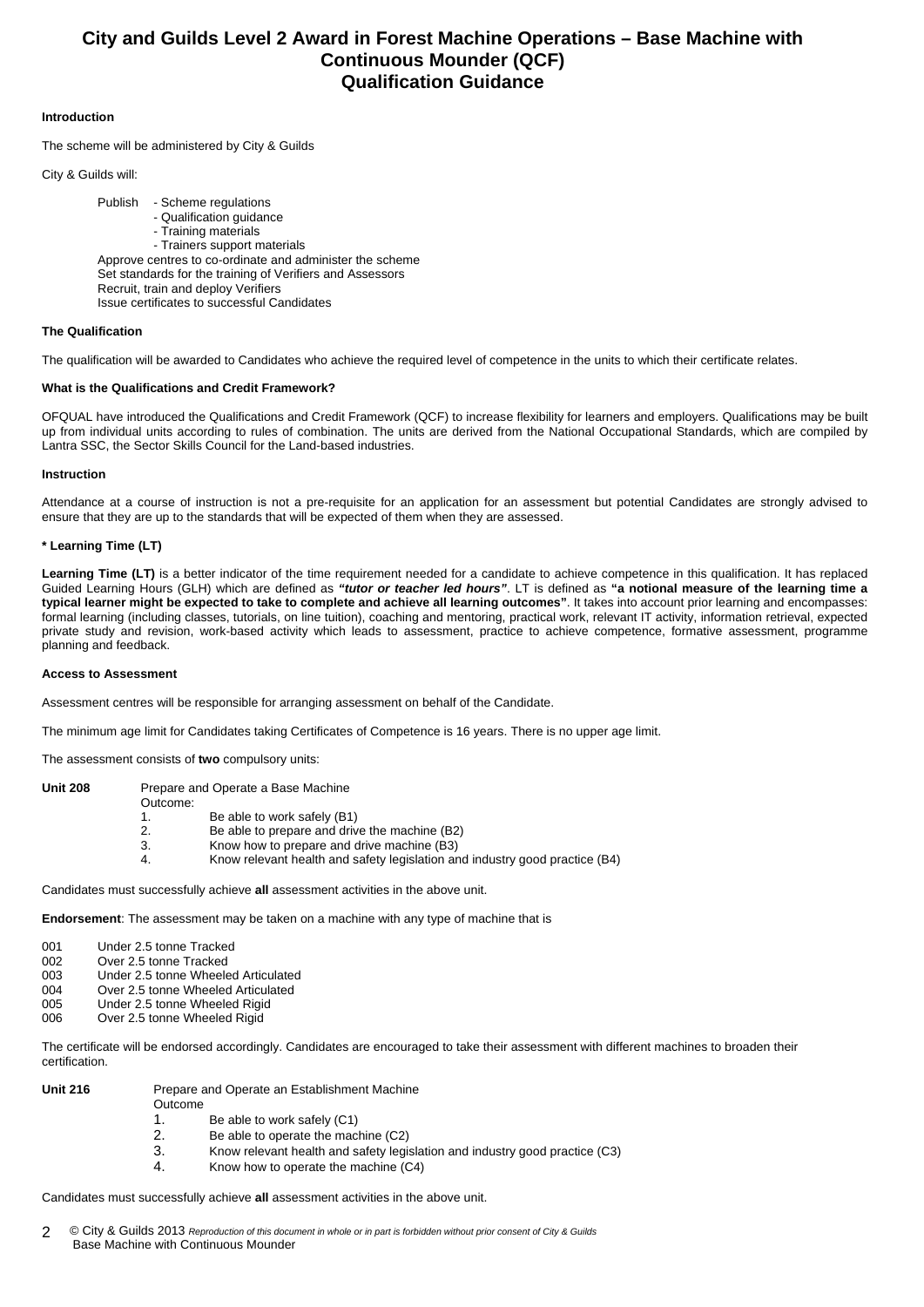#### **Quality Assurance**

Verification is a process of monitoring assessment; it is an essential check to confirm that the assessment procedures are being carried out in the way City & Guilds has laid down. The overall aim of verification is to establish a system of quality assurance that is acceptable in terms of both credibility and cost effectiveness.

Approved Assessors will be subject to a regular visit by the verifier at a time when assessments are being undertaken.

A selection of assessment reports completed by the Assessor will be evaluated by a City & Guilds approved verifier.

Compliance with the verification requirements is a pre-requisite for Assessors remaining on the list of approved Assessors.

After assessment has been completed the Qualification Guidance is to be forwarded to the centre and retained by the centre until after the annual centre visit has taken place by a Quality Systems Consultant (QSC). As part of the quality assurance process, a minimum of two observations are required to be undertaken for each qualification that is assessed by a Trainer/Assessor. These will be carried out by an internal Verifier appointed by the Centre. One observation will be conducted in the presence of the Quality Systems Consultant. In respect of risk management, there is an expectation that additional observations up to a maximum of four will be carried out for the inexperienced or newly qualified Trainer/Assessor or Assessors.

#### **Performance Evaluation**

The result of each assessment activity is evaluated against the following criteria:

- **M** = Met Meets or exceeds the assessment criteria by displaying a level of practical performance and/or underpinning knowledge. If the Criterion has been MET, a tick ⊠ is to be put in the box provided in the bottom right-hand column of each section.
- **NM** = Not Met Does not satisfy the requirements of the assessment criteria, being unable to perform the practical task satisfactorily or safely or being deficient in underpinning knowledge. If the Criterion is NOT MET, a cross  $\boxtimes$  is to be put in the box provided in the bottom right-hand column of each section.

#### **Appeals and Equal opportunities**

Centres must have their own auditable, appeals procedures. If a Candidate is not satisfied with the examination conditions or a Candidate feels the opportunity for examination is being denied, the Centre Manager should, in the first instance, address the problem. If, however the problem cannot be resolved, City & Guilds will arbitrate and an external verifier may be approached to offer independent advice. All appeals must be clearly documented by the Centre Manager and made available to the external verifier or City & Guilds if advice is required.

Should occasions arise when centres are not satisfied with any aspect of the external verification process, they should contact Verification Services at City & Guilds.

Access to the qualification is open to all, irrespective of gender, race, creed, age or special needs. The Centre Manager should ensure that no learner is subjected to unfair discrimination on any grounds in relation to access to assessment and to the fairness of the assessment. QCA requires City & Guilds to monitor centres to check whether equal opportunities policies are being adhered to.

#### **Validation of Equipment**

A Manufacturer's instruction book or operator's manual should be available for the Candidate to use during the assessment if required.

Vehicles must comply with department of Transport and road Traffic acts where relevant.

Any appropriate item of machinery complying with current legal requirements is acceptable for the assessment, provided it is suitably equipped for **all** assessment activities to be carried out.

#### **Additional Information**

May be sought from the relevant manufacturer's operator manuals or any other appropriate training or safety publication.

Questions should be related to the background or employment aspirations of the candidate and, where possible, product labels used should be representative of products typically used in that sector or industry.

Candidates who undertake this assessment and have met the requirements are reminded of their legal obligation to receive/undertake appropriate additional training in the use of any equipment that differs from that used during the assessment, but which they are nevertheless qualified to use

#### **Assessment Guidance for the Trainer/Assessor**

This qualification can only be assessed by an Assessor who is suitably qualified and meets the requirements of the awarding body. The Assessor must be independent **and cannot have been involved with the training of the Candidate**. Please see City & Guilds Centre Manual for guidance.

The Candidate is to be notified of the place and time of assessment and when formal assessment commences and ceases.

Assessors are reminded that assessment is a formal process and that assessment must be carried out using this Qualification Guidance. All relevant assessment criteria must be assessed against the criterion as specified in the Qualification Guidance. Assessment will be carried out by direct observation and by oral questioning of the Candidate. **Where a specific number of responses are required theses may include other suitable answers not specified if they are deemed to be correct by the Assessor**. The performance of the Candidate is to be recorded on the Qualification Guidance as directed by completing the tick boxes. Space has been provided on the Qualification Guidance for the person assessing to record relevant information which can be utilised to provide feedback to the Candidate. After assessment has been completed the Qualification Guidance document is to be retained by the assessor and provided if required by a Quality Systems consultant (QSC).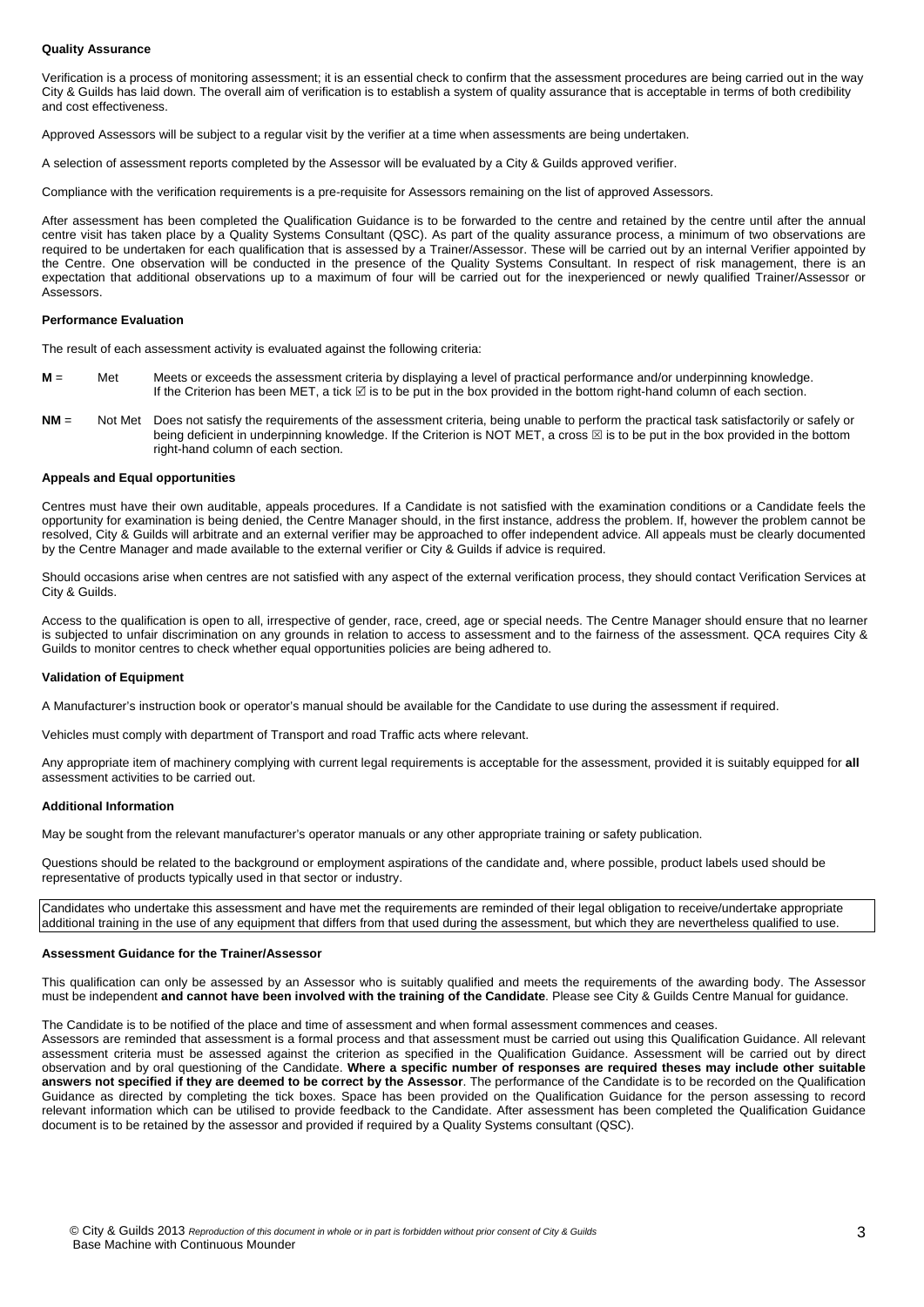#### **Assessment Guidance for Candidate**

A list of registered assessment centres is available from City & Guilds Land Based Services. (www.nptc.org.uk)

Assessment is a process by which it is confirmed that the candidate is competent in the unit(s) within the award to which the assessment relates. It is the process of collecting evidence about his/her capabilities and judging whether that evidence is sufficient to attribute competence.

The Candidate must be registered through the City & Guilds approved assessment centre for this qualification prior to the assessment.

The results of the assessment will be recorded on the Record of Assessment form (ROA).

The qualification guidance contains criteria relating to:

- Observation of practical performance
	- Assessment of underpinning knowledge

#### **Safe Practice:**

- 1. Assessors must hold a current 'First Aid at Work' Certificate.
- 2. It is strongly recommended that Candidates hold at least a recent, recognised 'Emergency First Aid' Training Certificate.
- 3. All forest machines used in the assessments must comply with relevant Arboriculture and Forestry Advisory Group (AFAG) Safety Guides
- 4. Candidates should be familiar with the machine that they are going to operate.
- 5. Appropriate Personal Protective Equipment (PPE) must be worn at all times.
- 6. A First Aid kit meeting current regulations, of the appropriate size for the number of persons on site, must be available.
- 7. The Assessor must ensure a Risk Assessment is carried out, and sufficient control measures implemented.
- 8. Any necessary permissions must have been granted, and notifications made as appropriate: (e.g. Forestry Commission, Forest Enterprise, Private owners etc).
- 9. All equipment being used for this assessment must comply with relevant requirements of the Provision and Use of Work Equipment Regulations (PUWER) 1998 and Lifting Operations and Lifting Equipment Regulations (LOLER) 1998.
- 10. Information may be sought from the relevant operator manuals or any other appropriate training or safety publication.
- 11. Provision must be made to avoid the risk of environmental pollution and adequate control measures must be implemented. (a suitable response kit to be available on the machine)
- 12. It is the responsibility of the Assessor and the Candidate to ensure that any additional requirements and provisions are met as relevant to this qualification.
- 13. Whenever the Candidate leaves the base machine, the parking brake must be applied.
- 14. When the Base Machine is parked and left unattended, or any attachments/detachments of equipment, must carry out the safe stop procedure.
- 15. The Base Machine must be operated in such a way that the Candidate, Assessor, other persons or equipment are not endangered.
- 16. All ancillary equipment, when detached must be left in a safe and stable condition.
- 17. Candidates must comply with current regulations when working at heights regulations 2005 amended
- 18. The assessment is carried out in accordance with the safety guidelines laid down in Arboriculture and Forestry Advisory Group (AFAG) Safety Guides, Health and Safety publications and current machinery directives.
- 19. A breach of Health and Safety that puts any person at risk during the assessment process will result in the assessment being terminated and the Candidate not meeting the required standard
- 20. Initial tonnage is done on unladen weight

#### **Validation of Equipment:**

Any Base Machine complying with industry guidance and European directives is acceptable for the test, provided it is suitably equipped for **all** assessment activities to be carried out. Where a ROPs structure is fitted, an operator seat restraint is in place and functional.

**Any machine that can lift or suspend the load above the operator, who isn't protected by adequate/suitable FOPS and OPS, will be required to produce a current LOLER certificate to the Assessor** 

> **Published by City & Guilds Building 500 Abbey Park Stareton Warwickshire CV8 2LY**

**T +44 (0)24 7685 7300 F +44 (0)24 7669 6128 www.nptc.org.uk e-mail: information@cityandguilds.com**

**City & Guilds is a registered charity established to promote education and training**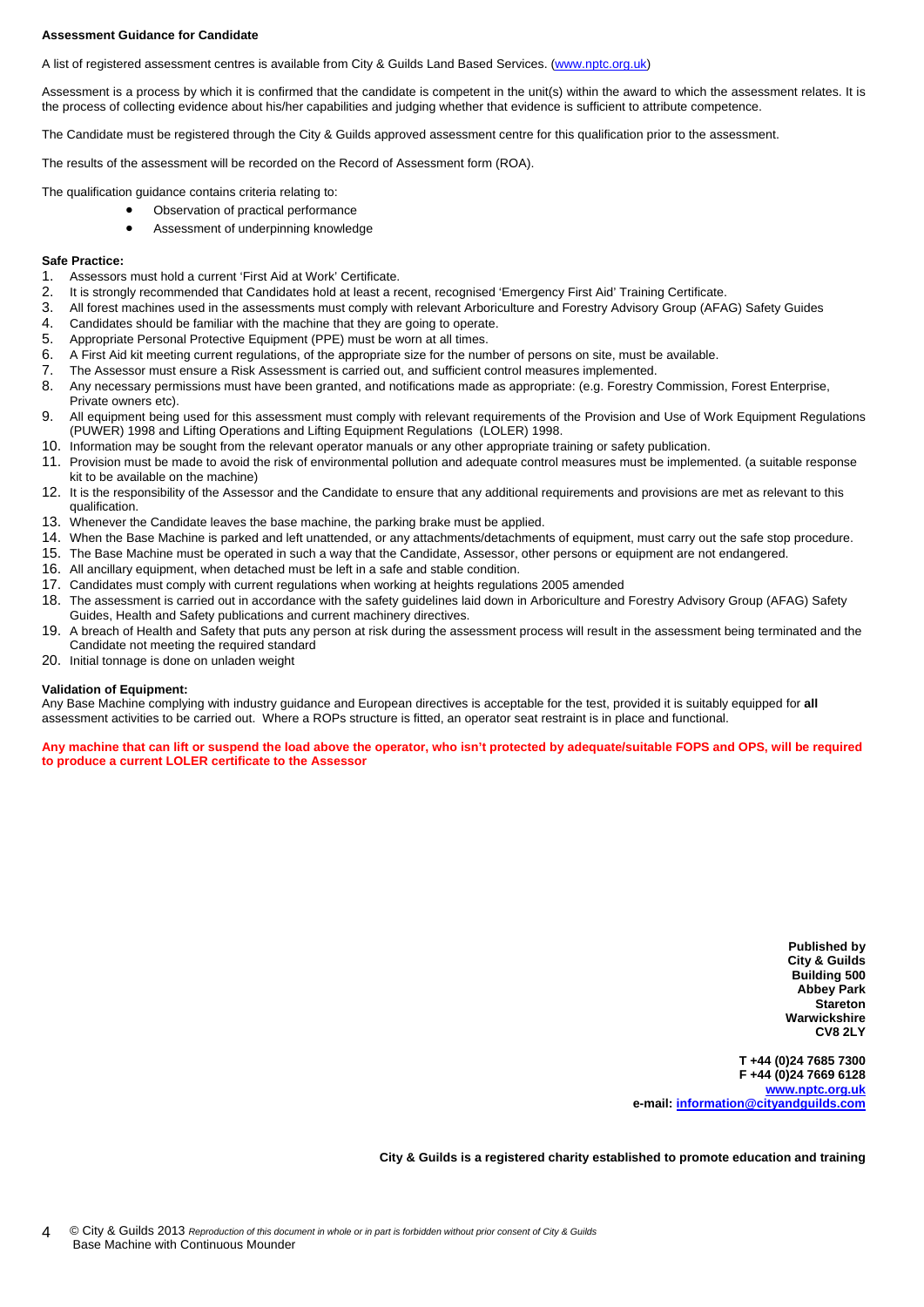| <b>Candidate A</b>                      | Name:                                                                                                          |                                                                                                    | Date: |                                                                                                                                                                                                                                                                                                                                                             | <b>Start Time:</b>                                                                                                                                                                                                                                             | <b>Duration:</b> |                                                                                                                      |                                                                                                                           |                                                                                                                      |                                                                                                                           |  |
|-----------------------------------------|----------------------------------------------------------------------------------------------------------------|----------------------------------------------------------------------------------------------------|-------|-------------------------------------------------------------------------------------------------------------------------------------------------------------------------------------------------------------------------------------------------------------------------------------------------------------------------------------------------------------|----------------------------------------------------------------------------------------------------------------------------------------------------------------------------------------------------------------------------------------------------------------|------------------|----------------------------------------------------------------------------------------------------------------------|---------------------------------------------------------------------------------------------------------------------------|----------------------------------------------------------------------------------------------------------------------|---------------------------------------------------------------------------------------------------------------------------|--|
| <b>Candidate B</b>                      | Name:                                                                                                          |                                                                                                    | Date: |                                                                                                                                                                                                                                                                                                                                                             | <b>Start Time:</b>                                                                                                                                                                                                                                             |                  | <b>Duration:</b>                                                                                                     |                                                                                                                           |                                                                                                                      |                                                                                                                           |  |
| <b>Candidate C</b>                      | Name:                                                                                                          |                                                                                                    | Date: |                                                                                                                                                                                                                                                                                                                                                             | <b>Start Time:</b>                                                                                                                                                                                                                                             | <b>Duration:</b> |                                                                                                                      |                                                                                                                           |                                                                                                                      |                                                                                                                           |  |
| <b>Candidate D</b>                      | Name:                                                                                                          |                                                                                                    |       | Date:                                                                                                                                                                                                                                                                                                                                                       | <b>Start Time:</b>                                                                                                                                                                                                                                             |                  | <b>Duration:</b>                                                                                                     |                                                                                                                           |                                                                                                                      |                                                                                                                           |  |
| <b>CRITERIA</b><br><b>NUMBER</b>        | <b>ASSESSMENT</b><br><b>CRITERIA</b>                                                                           | <b>ASSESSOR</b><br><b>GUIDANCE</b>                                                                 |       |                                                                                                                                                                                                                                                                                                                                                             | <b>ASSESSMENT</b><br><b>ACTIVITIES</b>                                                                                                                                                                                                                         |                  | $\boldsymbol{\mathsf{A}}$                                                                                            | $\overline{\mathbf{B}}$                                                                                                   | <b>CANDIDATE</b><br>$\mathbf c$                                                                                      | D                                                                                                                         |  |
| 4.4/3.3<br><b>B4</b><br>CM <sub>3</sub> | Outline the emergency<br>planning relevant to the<br>working area                                              | The Candidate to state<br>five factors in emergency<br>planning                                    |       | include:<br>location name<br>$\bullet$<br>grid reference<br>$\bullet$<br>designated meeting place<br>$\bullet$<br>site location name<br>$\bullet$<br>nearest access point<br>٠<br>street name/district<br>$\bullet$<br>type of access<br>$\bullet$<br>$\bullet$<br>$\bullet$<br>$\bullet$<br>$\bullet$<br>$\bullet$<br>your own contact number<br>$\bullet$ | Emergency planning procedures for a site could<br>suitable helicopter landing area<br>phone number of nearest doctor<br>location and phone number of nearest<br>accident and emergency hospital<br>works manager contact details<br>Met $\checkmark$ Not Met X |                  | $\Box$<br>$\Box$<br>$\Box$<br>$\Box$<br>$\Box$<br>$\Box$<br>□<br>$\Box$<br>$\Box$<br>$\Box$<br>$\Box$<br>□<br>$\Box$ | $\Box$<br>$\Box$<br>$\Box$<br>$\Box$<br>$\Box$<br>$\Box$<br>□<br>$\Box$<br>$\Box$<br>$\Box$<br>$\Box$<br>$\Box$<br>$\Box$ | $\Box$<br>$\Box$<br>$\Box$<br>$\Box$<br>$\Box$<br>$\Box$<br>$\Box$<br>$\Box$<br>□<br>$\Box$<br>$\Box$<br>□<br>$\Box$ | □<br>$\Box$<br>$\Box$<br>$\Box$<br>$\Box$<br>$\Box$<br>$\Box$<br>$\Box$<br>$\Box$<br>$\Box$<br>$\Box$<br>$\Box$<br>$\Box$ |  |
| $1.1$<br>1                              | Identify the hazards<br>and risks associated<br>with the working area,<br>the proposed work and<br>the machine | The Candidate to state<br>four hazards and three<br>risks with the working<br>area/work to be done |       | relevant to:<br>The work area/work to be done<br>Hazards                                                                                                                                                                                                                                                                                                    | Identify hazards (anything with the potential to<br>cause harm) and risks (who might be harmed),                                                                                                                                                               |                  |                                                                                                                      |                                                                                                                           |                                                                                                                      |                                                                                                                           |  |
|                                         |                                                                                                                |                                                                                                    |       | power lines<br>terrain<br>$\bullet$<br>access routes<br>٠<br>chain shot<br>$\bullet$<br>risk zones<br>$\bullet$<br>struck by timber<br>$\bullet$<br>$\bullet$                                                                                                                                                                                               |                                                                                                                                                                                                                                                                |                  | □<br>□<br>⊔<br>$\Box$<br>$\Box$<br>$\Box$<br>$\Box$                                                                  | Ц<br>П<br>$\Box$<br>$\Box$<br>$\Box$<br>$\Box$<br>$\Box$                                                                  | Ш<br>□<br>$\Box$<br>$\Box$<br>$\Box$<br>$\Box$                                                                       | Ц<br>П<br>⊔<br>$\Box$<br>$\Box$<br>$\Box$<br>$\Box$                                                                       |  |
|                                         |                                                                                                                |                                                                                                    |       | <b>Risks</b><br>operator<br>٠<br>others on site<br>$\bullet$<br>public<br>$\bullet$<br>other machine operators<br>$\bullet$<br>$\bullet$<br>The machine                                                                                                                                                                                                     |                                                                                                                                                                                                                                                                |                  | $\Box$<br>□<br>$\Box$<br>$\Box$<br>П                                                                                 | $\Box$<br>$\Box$<br>$\Box$<br>$\Box$<br>$\Box$                                                                            | $\Box$<br>$\Box$<br>$\Box$<br>$\Box$<br>$\Box$                                                                       | ⊔<br>$\Box$<br>$\Box$<br>$\Box$<br>$\Box$                                                                                 |  |
|                                         |                                                                                                                | The Candidate to state<br>four hazards and three<br>risks for the machine                          |       | Hazards<br>struck by machine<br>$\bullet$<br>access and egress<br>$\bullet$<br>moving parts<br>$\bullet$<br>hot surfaces<br>$\bullet$<br>working at heights<br>$\bullet$<br>high pressure fluids<br>$\bullet$<br>$\bullet$                                                                                                                                  |                                                                                                                                                                                                                                                                |                  | $\Box$<br>$\Box$<br>$\Box$<br>$\Box$<br>$\Box$<br>$\Box$<br>□                                                        | $\Box$<br>$\Box$<br>$\Box$<br>$\Box$<br>$\Box$<br>$\Box$<br>П                                                             | $\Box$<br>$\Box$<br>$\Box$<br>$\Box$<br>$\Box$<br>$\Box$<br>П                                                        | Ц<br>$\Box$<br>$\Box$<br>$\Box$<br>$\Box$<br>$\Box$<br>$\Box$                                                             |  |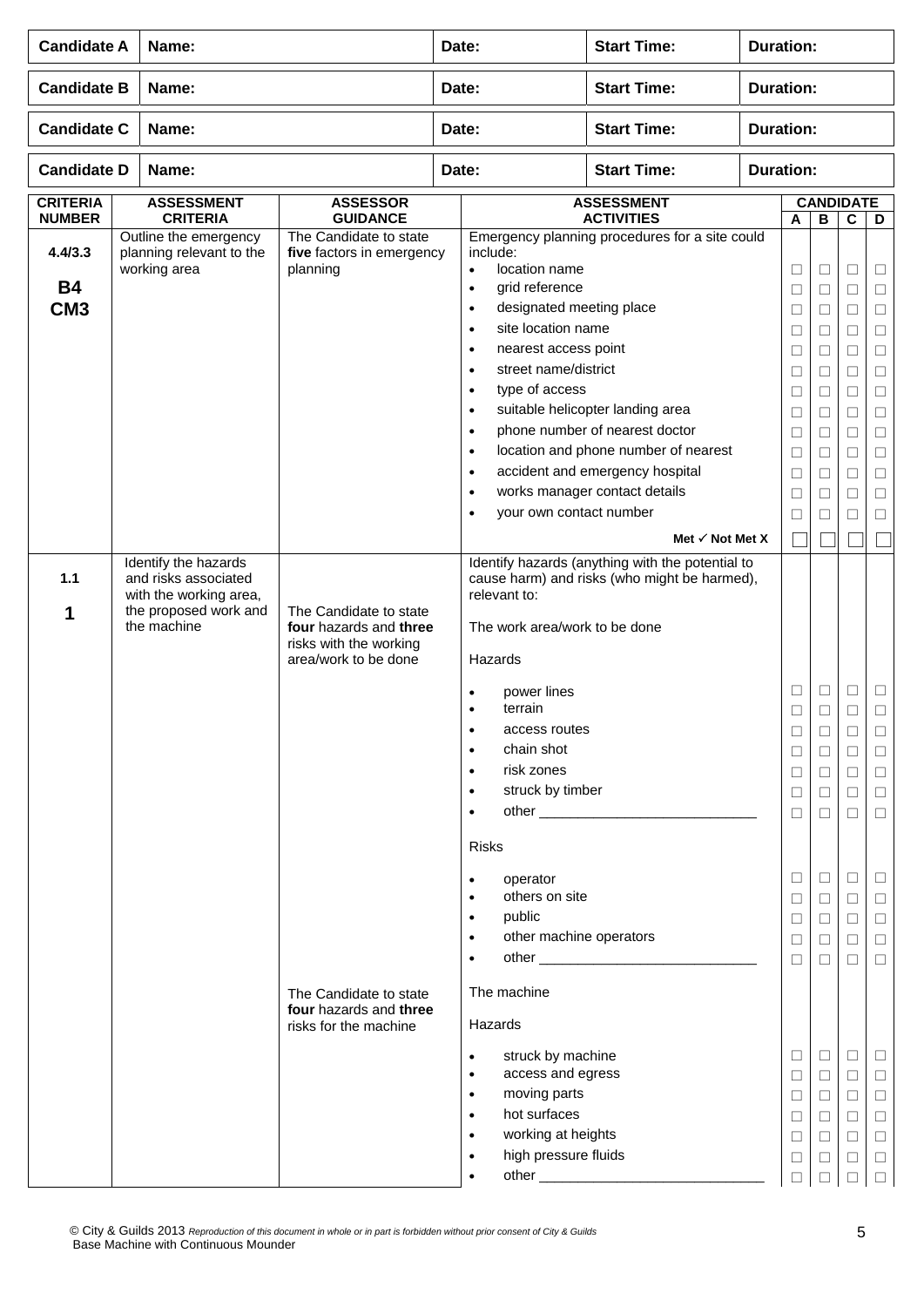| <b>CRITERIA</b> | <b>ASSESSMENT</b>                                | <b>ASSESSOR</b>                                  | <b>ASSESSMENT</b>                                    |        | <b>CANDIDATE</b> |                |        |
|-----------------|--------------------------------------------------|--------------------------------------------------|------------------------------------------------------|--------|------------------|----------------|--------|
| <b>NUMBER</b>   | <b>CRITERIA</b>                                  | <b>GUIDANCE</b>                                  | <b>ACTIVITIES</b>                                    | A      | в                | $\overline{c}$ | D      |
| 1.1 cont        |                                                  |                                                  | <b>Risks</b>                                         |        |                  |                |        |
|                 |                                                  |                                                  | public<br>$\bullet$                                  | □      | $\Box$           | $\Box$         | $\Box$ |
|                 |                                                  |                                                  | operator<br>٠                                        | $\Box$ | □                | $\Box$         | $\Box$ |
|                 |                                                  |                                                  | environment<br>$\bullet$                             | $\Box$ | $\Box$           | $\Box$         | $\Box$ |
|                 |                                                  |                                                  | other<br>$\bullet$                                   |        |                  |                |        |
|                 |                                                  |                                                  |                                                      | □      | $\Box$           | $\Box$         | $\Box$ |
|                 |                                                  |                                                  | Met√ Not Met X                                       |        |                  |                |        |
|                 | Use appropriate tools,                           | Assessor to observe                              | All tools, equipment and Personal<br>$\bullet$       |        |                  |                |        |
| $1.2$           | equipment and personal                           | appropriate tools,                               | Protective Equipment are used in line with           |        |                  |                |        |
|                 | protective equipment                             | equipment and PPE are                            | industry good practice e.g. AFAG/HSE.                | □      | □                | $\Box$         | $\Box$ |
| B/CM1           | (PPE)                                            | used in accordance to                            | During all on site operations PPE in<br>$\bullet$    |        |                  |                |        |
|                 |                                                  | industry good practice                           | accordance with industry good practice               | □      | $\Box$           | □              | $\Box$ |
|                 |                                                  | All applicable to the task                       | must be worn.                                        |        |                  |                |        |
|                 |                                                  | at hand                                          | Personal Protective Equipment identified could       |        |                  |                |        |
|                 |                                                  |                                                  | include:                                             |        |                  |                |        |
|                 |                                                  |                                                  |                                                      |        |                  |                |        |
|                 |                                                  |                                                  | safety helmet (if required)<br>$\bullet$             | Ц      | $\Box$           | ⊔              | $\Box$ |
|                 |                                                  |                                                  | hearing protection (where needed)<br>$\bullet$       | $\Box$ | $\Box$           | $\Box$         | $\Box$ |
|                 |                                                  |                                                  | suitable protective gloves<br>$\bullet$              | $\Box$ | $\Box$           | $\Box$         | $\Box$ |
|                 |                                                  |                                                  | protective boots<br>$\bullet$                        | $\Box$ | □                | $\Box$         | $\Box$ |
|                 |                                                  |                                                  | non snag outer clothing<br>$\bullet$                 | $\Box$ | $\Box$           | $\Box$         | $\Box$ |
|                 |                                                  |                                                  | high visibility clothing where risk<br>$\bullet$     |        |                  |                |        |
|                 |                                                  |                                                  | assessment identifies it                             | $\Box$ | $\Box$           | $\Box$         | $\Box$ |
|                 |                                                  |                                                  | hand cleaning materials<br>$\bullet$                 | $\Box$ | □                | □              | $\Box$ |
|                 |                                                  |                                                  | first aid kit<br>$\bullet$                           | $\Box$ | $\Box$           | $\Box$         | $\Box$ |
|                 |                                                  |                                                  | $\bullet$                                            | $\Box$ | □                | $\Box$         | $\Box$ |
|                 |                                                  |                                                  |                                                      |        |                  |                |        |
|                 |                                                  |                                                  | Met $\checkmark$ Not Met X                           |        |                  |                |        |
|                 | Outline key health and                           | The Candidate to state                           | Outline key points from the legislation listed       |        |                  |                |        |
| 4.1/3.1         | safety legislation and<br>industry good practice | two relevant points of<br>each of the following: | below:                                               |        |                  |                |        |
| <b>B4</b>       |                                                  |                                                  |                                                      |        |                  |                |        |
|                 |                                                  | Health and Safety at Work                        | Health and Safety at Work Act (HSWA) (1974) -        |        |                  |                |        |
|                 |                                                  | Act (HSWA) (1974)                                |                                                      |        |                  |                |        |
| CM <sub>3</sub> |                                                  |                                                  | general duties for employers and<br>$\bullet$        |        |                  |                |        |
|                 |                                                  |                                                  | employees                                            | □      | □                | □              | $\Box$ |
|                 |                                                  |                                                  | maintain safe places of work                         | $\Box$ | $\Box$           | $\Box$         | $\Box$ |
|                 |                                                  |                                                  | $\bullet$                                            | $\Box$ | $\Box$           | $\Box$         | $\Box$ |
|                 |                                                  | Provision and Use of                             | Provision and Use of Work Equipment                  |        |                  |                |        |
|                 |                                                  | Work Equipment                                   | Regulations 1998 (PUWER 98) -                        |        |                  |                |        |
|                 |                                                  | Regulations 1998                                 |                                                      |        |                  |                |        |
|                 |                                                  | (PUWER 98)                                       | record keeping                                       | ⊔      | $\Box$           | Ц              | $\Box$ |
|                 |                                                  |                                                  | operators adequately trained<br>$\bullet$            | $\Box$ | $\Box$           | $\Box$         | $\Box$ |
|                 |                                                  |                                                  | equipment fit for purpose<br>$\bullet$               | □      | $\Box$           | □              | $\Box$ |
|                 |                                                  |                                                  |                                                      | $\Box$ | $\Box$           | П              | $\Box$ |
|                 |                                                  | <b>Lifting Operations and</b>                    | Lifting Operations and Lifting Equipment             |        |                  |                |        |
|                 |                                                  | <b>Lifting Equipment</b>                         | Regulations (1998) (LOLER)                           |        |                  |                |        |
|                 |                                                  | Regulations (1998)                               |                                                      |        |                  |                |        |
|                 |                                                  | (LOLER)                                          | main requirements of the LOLER required<br>$\bullet$ |        |                  |                |        |
|                 |                                                  |                                                  | by the machine<br>risk zones                         | Ц      | $\Box$           | $\Box$         | $\Box$ |
|                 |                                                  |                                                  | $\circ$                                              | $\Box$ | $\Box$           | $\Box$         | $\Box$ |
|                 |                                                  |                                                  | safe working load<br>$\circ$                         | □      | $\Box$           | $\Box$         | $\Box$ |
|                 |                                                  |                                                  | inspection by a competent person<br>$\circ$          | □      | $\Box$           | $\Box$         | $\Box$ |
|                 |                                                  |                                                  | operating controls labelled<br>$\circ$               | $\Box$ | $\Box$           | $\Box$         | $\Box$ |
|                 |                                                  |                                                  | $\circ$                                              | $\Box$ | $\Box$           | П              | $\Box$ |
|                 |                                                  | Reporting of Injuries,                           | Reporting of Injuries, Diseases and Dangerous        |        |                  |                |        |
|                 |                                                  | Diseases and Dangerous                           | Occurrences Regulations 1995 (RIDDOR)                |        |                  |                |        |
|                 |                                                  | <b>Occurrences Regulations</b>                   |                                                      |        |                  |                |        |
|                 |                                                  | 1995 (RIDDOR)                                    | reporting of accidents<br>$\bullet$                  | $\Box$ | $\Box$           | $\Box$         | $\Box$ |
|                 |                                                  |                                                  | reporting of dangerous occurrences<br>$\bullet$      | □      | $\Box$           | $\Box$         | $\Box$ |
|                 |                                                  |                                                  | $\bullet$                                            | П      |                  | П              | $\Box$ |

© City & Guilds 2013 *Reproduction of this document in whole or in part is forbidden without prior consent of City & Guilds*  Base Machine with Continuous Mounder 6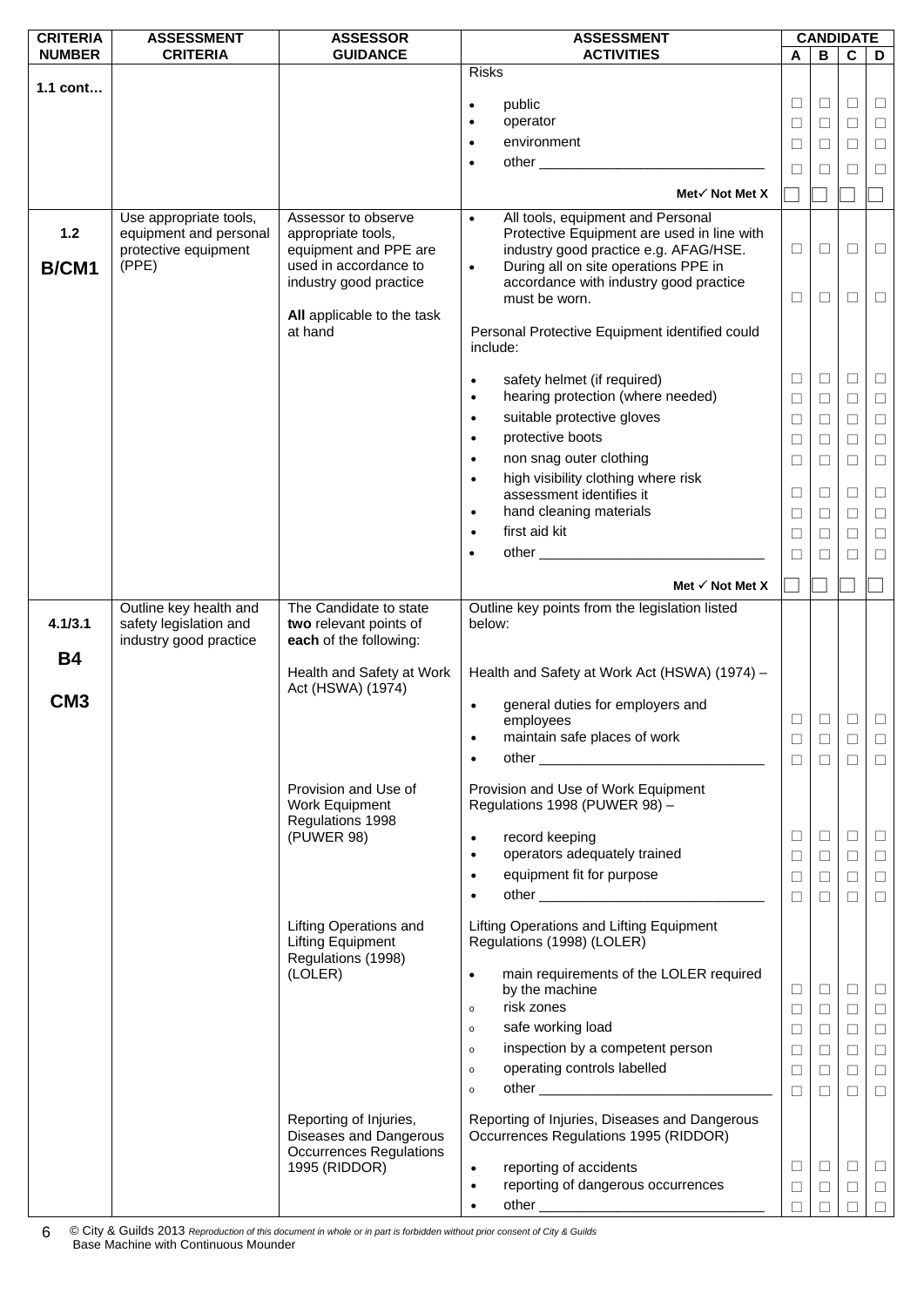| <b>CRITERIA</b> | <b>ASSESSMENT</b>                            | <b>ASSESSOR</b>                                                            | <b>ASSESSMENT</b>                                                                                                                |                  |                  | <b>CANDIDATE</b> |                  |
|-----------------|----------------------------------------------|----------------------------------------------------------------------------|----------------------------------------------------------------------------------------------------------------------------------|------------------|------------------|------------------|------------------|
| <b>NUMBER</b>   | <b>CRITERIA</b>                              | <b>GUIDANCE</b>                                                            | <b>ACTIVITIES</b>                                                                                                                | A                | В                | $\overline{c}$   | D                |
|                 |                                              | Working at Heights                                                         | Working at Heights                                                                                                               |                  |                  |                  |                  |
| 4.1/3.1<br>cont |                                              |                                                                            | adequate precautions taken for safe<br>$\bullet$<br>working procedures<br>any height constitutes working at heights<br>$\bullet$ | $\Box$<br>$\Box$ | $\Box$<br>$\Box$ | $\Box$<br>$\Box$ | $\Box$<br>$\Box$ |
|                 |                                              |                                                                            | $\bullet$                                                                                                                        | $\Box$           | $\Box$           | $\Box$           | $\Box$           |
|                 |                                              | <b>Control of Substances</b><br>Hazardous to Health<br>(COSHH) Regulations | Control of Substances Hazardous to Health<br>(COSHH) Regulations (2002)                                                          |                  |                  |                  |                  |
|                 |                                              | (2002)                                                                     | correct PPE to be identified<br>$\bullet$<br>correct storage and application<br>$\bullet$                                        | ⊔<br>$\Box$      | $\Box$<br>$\Box$ | $\Box$<br>$\Box$ | $\Box$<br>$\Box$ |
|                 |                                              |                                                                            | disposal<br>$\bullet$                                                                                                            | $\Box$           | $\Box$           | $\Box$           | $\Box$           |
|                 |                                              |                                                                            | $\bullet$                                                                                                                        | $\Box$           | $\Box$           | $\Box$           | $\Box$           |
|                 |                                              | State two sources of<br>industry good practice                             | <b>Industry Good Practice</b>                                                                                                    |                  |                  |                  |                  |
|                 |                                              | information                                                                | Arboriculture Forestry Advisory Group<br>$\bullet$<br>(AFAG) information                                                         | $\Box$           | $\Box$           | $\Box$           | $\Box$           |
|                 |                                              |                                                                            | Health and safety in forestry<br>$\bullet$                                                                                       | $\Box$           | $\Box$           | $\Box$           | $\Box$           |
|                 |                                              |                                                                            | Forest and water guidelines<br>$\bullet$                                                                                         | $\Box$           | $\Box$           | $\Box$           | $\Box$           |
|                 |                                              |                                                                            | Operators manual                                                                                                                 | □                | $\Box$           | $\Box$           | $\Box$           |
|                 |                                              | State two factors of lone<br>working                                       | Lone working                                                                                                                     |                  |                  |                  |                  |
|                 |                                              |                                                                            | effective communication system<br>$\bullet$<br>fail to safe system<br>$\bullet$                                                  | $\Box$<br>$\Box$ | $\Box$<br>$\Box$ | $\Box$<br>$\Box$ | $\Box$<br>$\Box$ |
|                 |                                              |                                                                            | reporting in times<br>$\bullet$                                                                                                  | $\Box$           | $\Box$           | $\Box$           | $\Box$           |
|                 |                                              | State two procedures to<br>be followed when machine                        | Line contact possible procedures                                                                                                 |                  |                  |                  |                  |
|                 |                                              | contacts power line                                                        | where possible, drive away to safe area<br>$\bullet$<br>if safe, stay in machine and contact power<br>$\bullet$                  | $\Box$           | $\Box$           | $\Box$           | $\Box$           |
|                 |                                              |                                                                            | company/supervisor                                                                                                               | $\Box$           | $\Box$           | $\Box$           | $\Box$           |
|                 |                                              |                                                                            | jump from machine, bunny hop as far as<br>possible                                                                               | $\Box$           | $\Box$           | $\Box$           | $\Box$           |
|                 |                                              | State four factors<br>regarding working near                               | Power lines                                                                                                                      |                  |                  |                  |                  |
|                 |                                              | power lines                                                                | designated crossing point (goal posts)<br>$\bullet$<br>liaison with power companies<br>$\bullet$                                 | $\Box$           | $\Box$           | $\Box$           | $\Box$           |
|                 |                                              |                                                                            | site maps<br>$\bullet$                                                                                                           | $\Box$<br>$\Box$ | $\Box$           | $\Box$<br>$\Box$ | $\Box$           |
|                 |                                              |                                                                            | AFAG<br>$\bullet$                                                                                                                | □                | $\Box$<br>$\Box$ | $\Box$           | $\Box$<br>$\Box$ |
|                 |                                              |                                                                            | electricity at work                                                                                                              | $\Box$           | $\Box$           | $\Box$           | $\Box$           |
|                 |                                              |                                                                            | $\bullet$                                                                                                                        | $\Box$           | □                | $\Box$           | $\Box$           |
|                 |                                              |                                                                            | Met $\checkmark$ Not Met X                                                                                                       |                  |                  |                  |                  |
| 4.3/3.2         | Describe the types of<br>records that may be | The Candidate to state<br>two types of record                              | Records:                                                                                                                         |                  |                  |                  |                  |
| <b>B4</b>       | required for<br>management and               | keeping to meet PUWER                                                      | logbook<br>$\bullet$<br>service logbook<br>$\bullet$                                                                             | $\Box$           | $\Box$           | $\Box$           | $\Box$           |
|                 | legislative                                  |                                                                            | time sheet<br>$\bullet$                                                                                                          | □<br>$\Box$      | $\Box$<br>$\Box$ | $\Box$<br>$\Box$ | $\Box$<br>$\Box$ |
| CM <sub>3</sub> | requirements                                 |                                                                            | maintenance schedule<br>$\bullet$                                                                                                | □                | $\Box$           | $\Box$           | $\Box$           |
|                 |                                              |                                                                            | $\bullet$                                                                                                                        | $\Box$           | $\Box$           | $\Box$           | $\Box$           |
|                 |                                              |                                                                            | Met $\checkmark$ Not Met X                                                                                                       |                  |                  |                  |                  |
|                 | State why it is important                    | State One                                                                  | Importance of communication could include:                                                                                       |                  |                  |                  |                  |
| 4.2             | to maintain good<br>communication and        |                                                                            | health and safety<br>$\bullet$                                                                                                   |                  |                  |                  |                  |
| <b>B4</b>       | team work within the                         |                                                                            | site planning/co-ordination<br>$\bullet$                                                                                         | $\Box$<br>$\Box$ | $\Box$           | $\Box$<br>$\Box$ | $\Box$           |
|                 | working environment                          |                                                                            | $\bullet$                                                                                                                        | $\Box$           | $\Box$<br>$\Box$ | $\Box$           | $\Box$<br>$\Box$ |
|                 |                                              |                                                                            |                                                                                                                                  |                  |                  |                  |                  |
|                 |                                              |                                                                            | Met $\checkmark$ Not Met X                                                                                                       |                  |                  |                  |                  |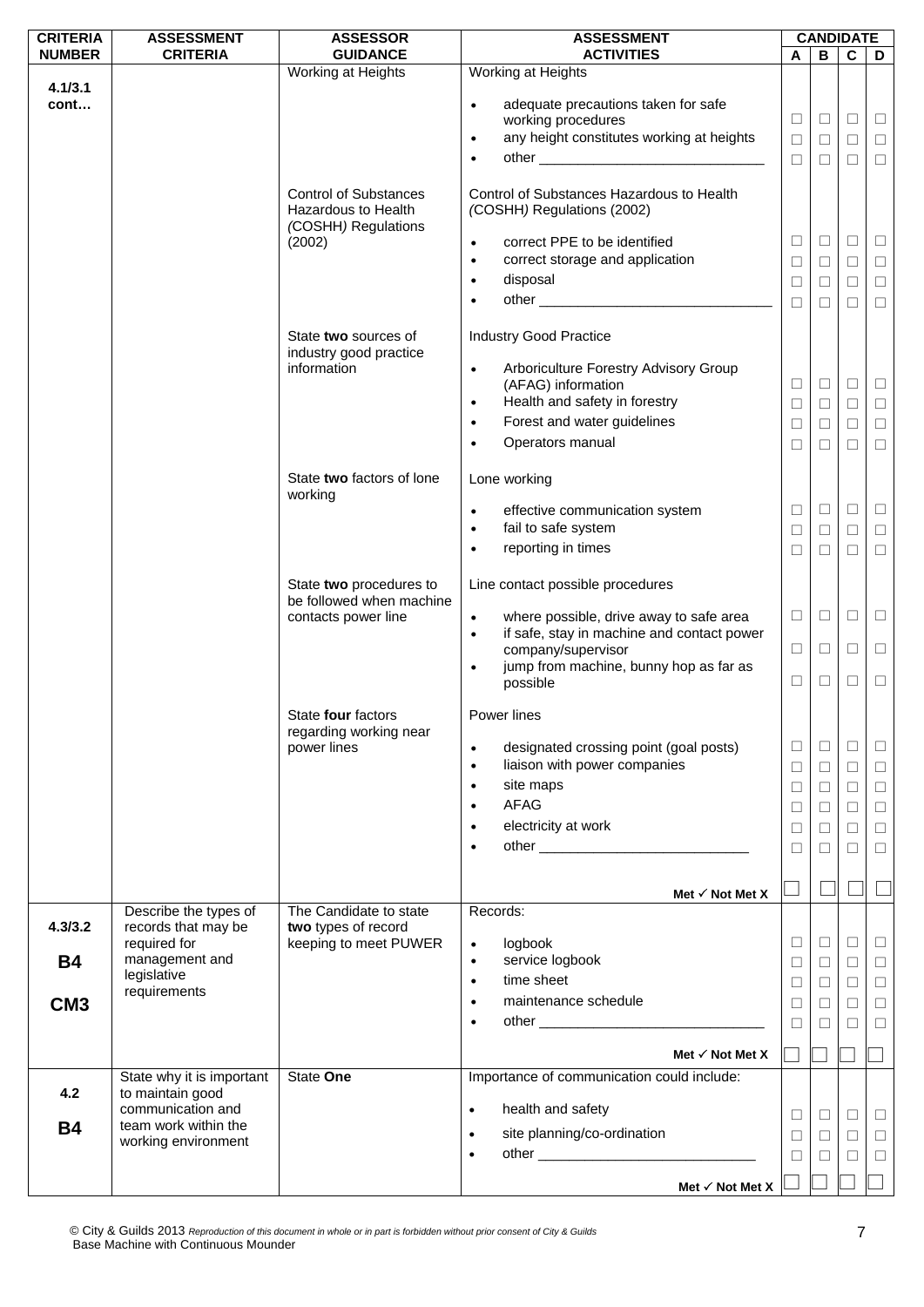| <b>CRITERIA</b> | <b>ASSESSMENT</b>                          | <b>ASSESSOR</b>     | <b>ASSESSMENT</b>                                                                                            | <b>CANDIDATE</b> |                  |                  |                  |  |
|-----------------|--------------------------------------------|---------------------|--------------------------------------------------------------------------------------------------------------|------------------|------------------|------------------|------------------|--|
| <b>NUMBER</b>   | <b>CRITERIA</b>                            | <b>GUIDANCE</b>     | <b>ACTIVITIES</b>                                                                                            | A                | $\overline{B}$   | $\overline{c}$   | D                |  |
| 3.1             | State the safety<br>requirements and       | <b>All required</b> | Level ground                                                                                                 |                  |                  |                  |                  |  |
| <b>B3</b>       | routine checks required<br>for the machine |                     | all fluid levels can be accurately checked<br>$\bullet$<br>$\bullet$                                         | $\Box$<br>$\Box$ | $\Box$<br>$\Box$ | $\Box$<br>$\Box$ | $\Box$<br>$\Box$ |  |
|                 |                                            |                     | <b>Machine Services</b>                                                                                      |                  |                  |                  |                  |  |
|                 |                                            |                     | security<br>$\bullet$<br>unauthorised third party operation<br>$\bullet$                                     | $\Box$<br>$\Box$ | $\Box$<br>$\Box$ | $\Box$<br>$\Box$ | $\Box$<br>$\Box$ |  |
|                 |                                            |                     | $\bullet$                                                                                                    | $\Box$           | $\Box$           | $\Box$           | $\Box$           |  |
|                 |                                            |                     | Cleanliness                                                                                                  |                  |                  |                  |                  |  |
|                 |                                            |                     | personal contamination<br>$\bullet$<br>system contamination<br>$\bullet$                                     | $\Box$           | $\Box$           | $\Box$           | $\Box$           |  |
|                 |                                            |                     | $\bullet$                                                                                                    | $\Box$<br>$\Box$ | $\Box$<br>$\Box$ | $\Box$<br>$\Box$ | $\Box$<br>$\Box$ |  |
|                 |                                            |                     | Adjustment                                                                                                   |                  |                  |                  |                  |  |
|                 |                                            |                     | ergonomics<br>$\bullet$<br>visibility<br>$\bullet$                                                           | $\Box$           | $\Box$           | $\Box$           | $\Box$           |  |
|                 |                                            |                     |                                                                                                              | $\Box$<br>$\Box$ | $\Box$<br>$\Box$ | $\Box$<br>$\Box$ | $\Box$<br>$\Box$ |  |
|                 |                                            |                     | Restraint systems                                                                                            |                  |                  |                  |                  |  |
|                 |                                            |                     | personal safety<br>$\bullet$<br>HSE requirement<br>$\bullet$                                                 | $\Box$<br>$\Box$ | $\Box$<br>$\Box$ | $\Box$<br>$\Box$ | $\Box$<br>$\Box$ |  |
|                 |                                            |                     | $\bullet$                                                                                                    | $\Box$           | $\Box$           | $\Box$           | $\Box$           |  |
|                 |                                            |                     | Operator protection systems                                                                                  |                  |                  |                  |                  |  |
|                 |                                            |                     | roll over protective structure (ROPS)<br>$\bullet$<br>falling object protective structure FOPS)<br>$\bullet$ | $\Box$<br>$\Box$ | $\Box$<br>$\Box$ | $\Box$<br>$\Box$ | $\Box$<br>$\Box$ |  |
|                 |                                            |                     | operator protection structure (OPS)<br>$\bullet$                                                             | $\Box$           | $\Box$           | $\Box$           | $\Box$           |  |
|                 |                                            |                     | $\bullet$                                                                                                    | $\Box$           | $\Box$           | $\Box$           | $\Box$           |  |
|                 |                                            |                     | Access and Egress                                                                                            |                  |                  |                  |                  |  |
|                 |                                            |                     | operator safety<br>$\bullet$<br><b>PUWER</b>                                                                 | $\Box$<br>$\Box$ | $\Box$<br>$\Box$ | $\Box$<br>$\Box$ | $\Box$<br>$\Box$ |  |
|                 |                                            |                     | $\bullet$                                                                                                    | $\Box$           | $\Box$           | $\Box$           | $\Box$           |  |
|                 |                                            |                     | <b>Either</b>                                                                                                |                  |                  |                  |                  |  |
|                 |                                            |                     | Wheeled                                                                                                      |                  |                  |                  |                  |  |
|                 |                                            |                     | Tyre pressure and ballast                                                                                    |                  |                  |                  |                  |  |
|                 |                                            |                     | tyre dealers recommendations<br>$\bullet$<br>operators handbook<br>$\bullet$                                 | $\Box$<br>$\Box$ | $\Box$<br>$\Box$ | $\Box$<br>$\Box$ | $\Box$<br>$\Box$ |  |
|                 |                                            |                     | stability<br>$\bullet$<br>traction aids<br>$\bullet$                                                         | $\Box$<br>$\Box$ | $\Box$<br>$\Box$ | $\Box$<br>$\Box$ | $\Box$<br>$\Box$ |  |
|                 |                                            |                     | band tracks of chains<br>$\bullet$                                                                           | $\Box$           | $\Box$           | $\Box$           | $\Box$           |  |
|                 |                                            |                     |                                                                                                              | $\Box$           | $\Box$           | $\Box$           | $\Box$           |  |
|                 |                                            |                     | Wheel nuts                                                                                                   |                  |                  |                  |                  |  |
|                 |                                            |                     | visually<br>$\bullet$<br>torque wrench<br>$\bullet$                                                          | $\Box$           | $\Box$           | $\Box$           | $\Box$           |  |
|                 |                                            |                     | operators handbook<br>$\bullet$                                                                              | $\Box$           | ⊔                | $\Box$           | $\Box$<br>$\Box$ |  |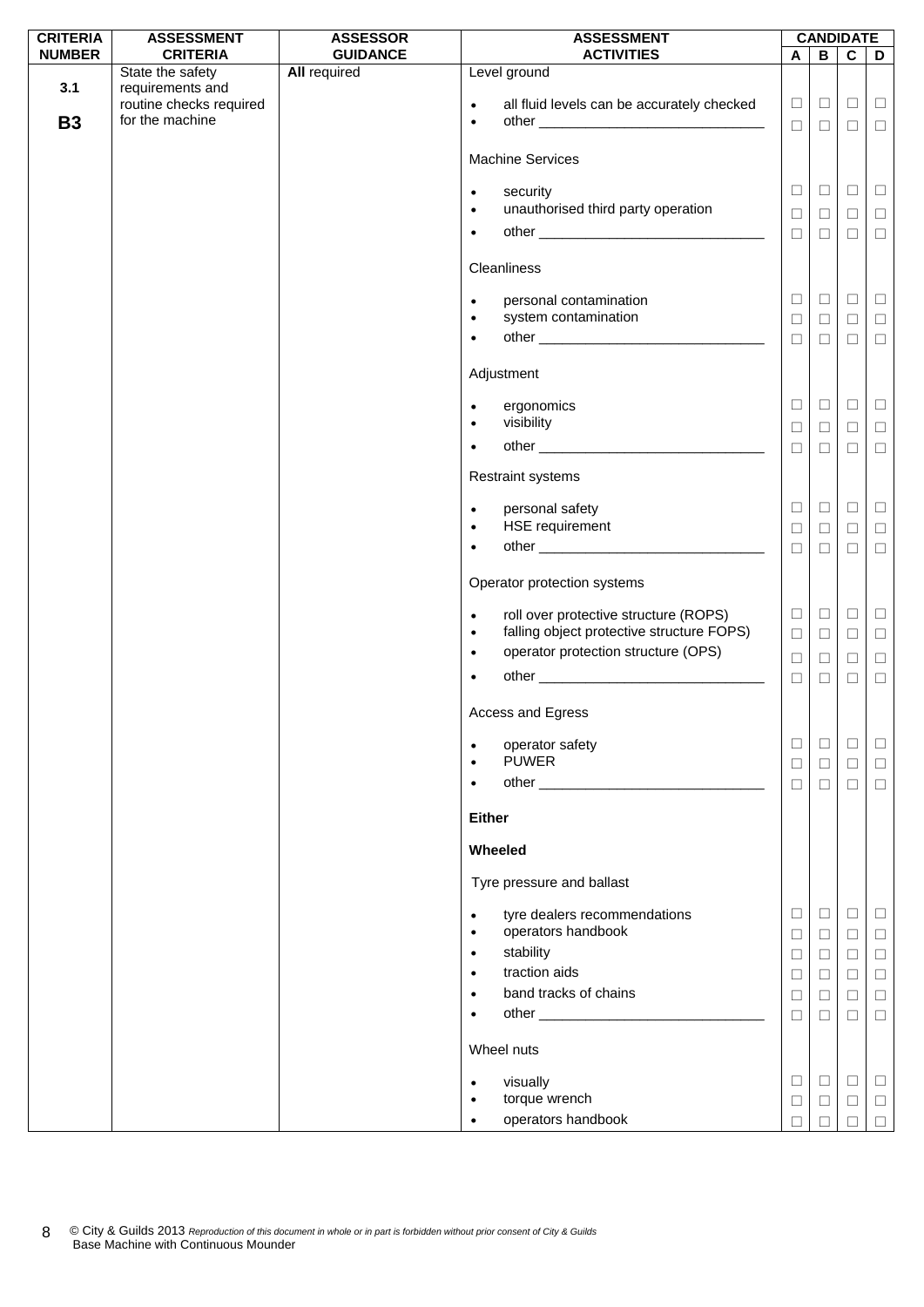| <b>CRITERIA</b> | <b>ASSESSMENT</b>                              | <b>ASSESSOR</b>                                         | <b>ASSESSMENT</b>                                                                                                                                                                                                                           |        |        | <b>CANDIDATE</b> |        |
|-----------------|------------------------------------------------|---------------------------------------------------------|---------------------------------------------------------------------------------------------------------------------------------------------------------------------------------------------------------------------------------------------|--------|--------|------------------|--------|
| <b>NUMBER</b>   | <b>CRITERIA</b>                                | <b>GUIDANCE</b>                                         | <b>ACTIVITIES</b>                                                                                                                                                                                                                           | A      | в      | $\overline{c}$   | D      |
| 3.1 cont        |                                                |                                                         | <b>OR</b>                                                                                                                                                                                                                                   |        |        |                  |        |
|                 |                                                |                                                         | <b>Tracked</b>                                                                                                                                                                                                                              |        |        |                  |        |
|                 |                                                |                                                         | <b>Track Drive Train</b>                                                                                                                                                                                                                    |        |        |                  |        |
|                 |                                                |                                                         | track will come off<br>$\bullet$                                                                                                                                                                                                            | $\Box$ | □      | □                | $\Box$ |
|                 |                                                |                                                         | track will break<br>$\bullet$                                                                                                                                                                                                               | $\Box$ | $\Box$ | $\Box$           | $\Box$ |
|                 |                                                |                                                         | lack of traction<br>$\bullet$                                                                                                                                                                                                               | $\Box$ | $\Box$ | $\Box$           | $\Box$ |
|                 |                                                |                                                         | premature wear<br>$\bullet$                                                                                                                                                                                                                 |        |        |                  |        |
|                 |                                                |                                                         |                                                                                                                                                                                                                                             | □      | □      | $\Box$           | $\Box$ |
|                 |                                                |                                                         | long term damage<br>$\bullet$                                                                                                                                                                                                               | $\Box$ | □      | □                | $\Box$ |
|                 |                                                |                                                         | $\bullet$                                                                                                                                                                                                                                   | $\Box$ | $\Box$ | П                | $\Box$ |
|                 |                                                |                                                         | Tension criteria                                                                                                                                                                                                                            |        |        |                  |        |
|                 |                                                |                                                         | according to manufacturers<br>$\bullet$                                                                                                                                                                                                     |        |        |                  |        |
|                 |                                                |                                                         | recommendations                                                                                                                                                                                                                             | $\Box$ | □      | □                | $\Box$ |
|                 |                                                |                                                         | other experience and the contract of the contract of the contract of the contract of the contract of the contract of the contract of the contract of the contract of the contract of the contract of the contract of the contr<br>$\bullet$ | П      | П      | $\Box$           | $\Box$ |
|                 |                                                |                                                         |                                                                                                                                                                                                                                             |        |        |                  |        |
|                 |                                                |                                                         | Met $\checkmark$ Not Met X                                                                                                                                                                                                                  |        |        |                  |        |
|                 | Carry out pre and post-                        | Assessor to observe                                     | Pre and post start checks on base machine                                                                                                                                                                                                   |        |        |                  |        |
| 2.1/2.2         | start checks of the<br>machine consistent with | candidate carrying out the<br>pre and post start checks | according to the operators handbook and to<br>include:                                                                                                                                                                                      |        |        |                  |        |
|                 | environmental good                             | of the machine                                          | machine on level ground<br>$\bullet$                                                                                                                                                                                                        | $\Box$ | $\Box$ | $\Box$           | $\Box$ |
| <b>B2</b>       | practice and                                   |                                                         | ensure machine services in neutral and<br>$\bullet$                                                                                                                                                                                         |        |        |                  |        |
| CM <sub>2</sub> | manufacturers                                  | Candidate to comment on                                 | lowered where applicable                                                                                                                                                                                                                    | $\Box$ | $\Box$ | □                | $\Box$ |
|                 | recommendations                                | machines serviceability                                 | engine stopped and key removed<br>$\bullet$                                                                                                                                                                                                 | $\Box$ | $\Box$ | $\Box$           | $\Box$ |
|                 |                                                |                                                         | check engine oil, transmission/hydraulic oil,<br>$\bullet$                                                                                                                                                                                  |        |        |                  |        |
|                 |                                                | Assessor is to use their                                | coolant and fuel level, engine air filter                                                                                                                                                                                                   | $\Box$ | □      | $\Box$           | $\Box$ |
|                 |                                                | own discretion as to                                    | importance of cleanliness<br>$\bullet$                                                                                                                                                                                                      | $\Box$ | $\Box$ | $\Box$           | $\Box$ |
|                 |                                                | whether a seat belt/lap<br>restraint is to be worn      | seat, steering mechanism and mirror<br>$\bullet$                                                                                                                                                                                            |        |        |                  |        |
|                 |                                                | during assessment                                       | adjustment                                                                                                                                                                                                                                  | $\Box$ | $\Box$ | □                | $\Box$ |
|                 |                                                |                                                         | operator seat restraint is functional (where<br>$\bullet$                                                                                                                                                                                   |        |        |                  |        |
|                 |                                                |                                                         | applicable)                                                                                                                                                                                                                                 | $\Box$ | $\Box$ | $\Box$           | $\Box$ |
|                 |                                                |                                                         | check operator protection systems<br>$\bullet$                                                                                                                                                                                              | $\Box$ | $\Box$ | □                | $\Box$ |
|                 |                                                |                                                         | check relevant access and egress points<br>$\bullet$                                                                                                                                                                                        | $\Box$ | $\Box$ | $\Box$           | $\Box$ |
|                 |                                                |                                                         | radiators (coolant and hydraulic)<br>$\bullet$                                                                                                                                                                                              | □      | □      | ⊔                |        |
|                 |                                                |                                                         | fuel filters and/or water trap<br>٠                                                                                                                                                                                                         | □      | □      | □                | $\Box$ |
|                 |                                                |                                                         | grease where and when appropriate<br>$\bullet$                                                                                                                                                                                              | □      | □      | □                | $\Box$ |
|                 |                                                | Assessor to observe                                     | Pre and post start checks to include<br>mouldboards and shares                                                                                                                                                                              |        |        |                  |        |
|                 |                                                |                                                         |                                                                                                                                                                                                                                             | □      | $\Box$ | □                | $\Box$ |
|                 |                                                |                                                         | hoses<br>$\bullet$                                                                                                                                                                                                                          | $\Box$ | □      | □                | $\Box$ |
|                 |                                                |                                                         | rams and ram mountings<br>$\bullet$                                                                                                                                                                                                         | $\Box$ | $\Box$ | $\Box$           | $\Box$ |
|                 |                                                |                                                         | guarding (if applicable)<br>$\bullet$                                                                                                                                                                                                       | □      | □      | □                | $\Box$ |
|                 |                                                |                                                         | control spool valve mountings<br>$\bullet$                                                                                                                                                                                                  | $\Box$ | □      | □                | $\Box$ |
|                 |                                                |                                                         | control lever mode of operation clearly<br>$\bullet$<br>marked                                                                                                                                                                              | $\Box$ | □      | □                | □      |
|                 |                                                |                                                         | examine the hitch for signs of wear and<br>$\bullet$<br>damage                                                                                                                                                                              | □      | $\Box$ | □                | □      |
|                 |                                                |                                                         | operator checklist completed<br>$\bullet$                                                                                                                                                                                                   | $\Box$ | $\Box$ | $\Box$           | $\Box$ |
|                 |                                                |                                                         | $\bullet$                                                                                                                                                                                                                                   |        |        |                  |        |
|                 |                                                |                                                         | all lubrication points identified                                                                                                                                                                                                           | $\Box$ | □      | □                | $\Box$ |
|                 |                                                |                                                         | $\bullet$                                                                                                                                                                                                                                   | $\Box$ | $\Box$ | $\Box$           | $\Box$ |
|                 |                                                |                                                         | use of the operators manual to identify how<br>$\bullet$<br>frequently lubrication should be undertaken                                                                                                                                     | $\Box$ | □      | □                | □      |
|                 |                                                |                                                         | grease lubrication points (as required)<br>$\bullet$                                                                                                                                                                                        | $\Box$ | $\Box$ | $\Box$           | $\Box$ |
|                 |                                                |                                                         |                                                                                                                                                                                                                                             | П      |        |                  |        |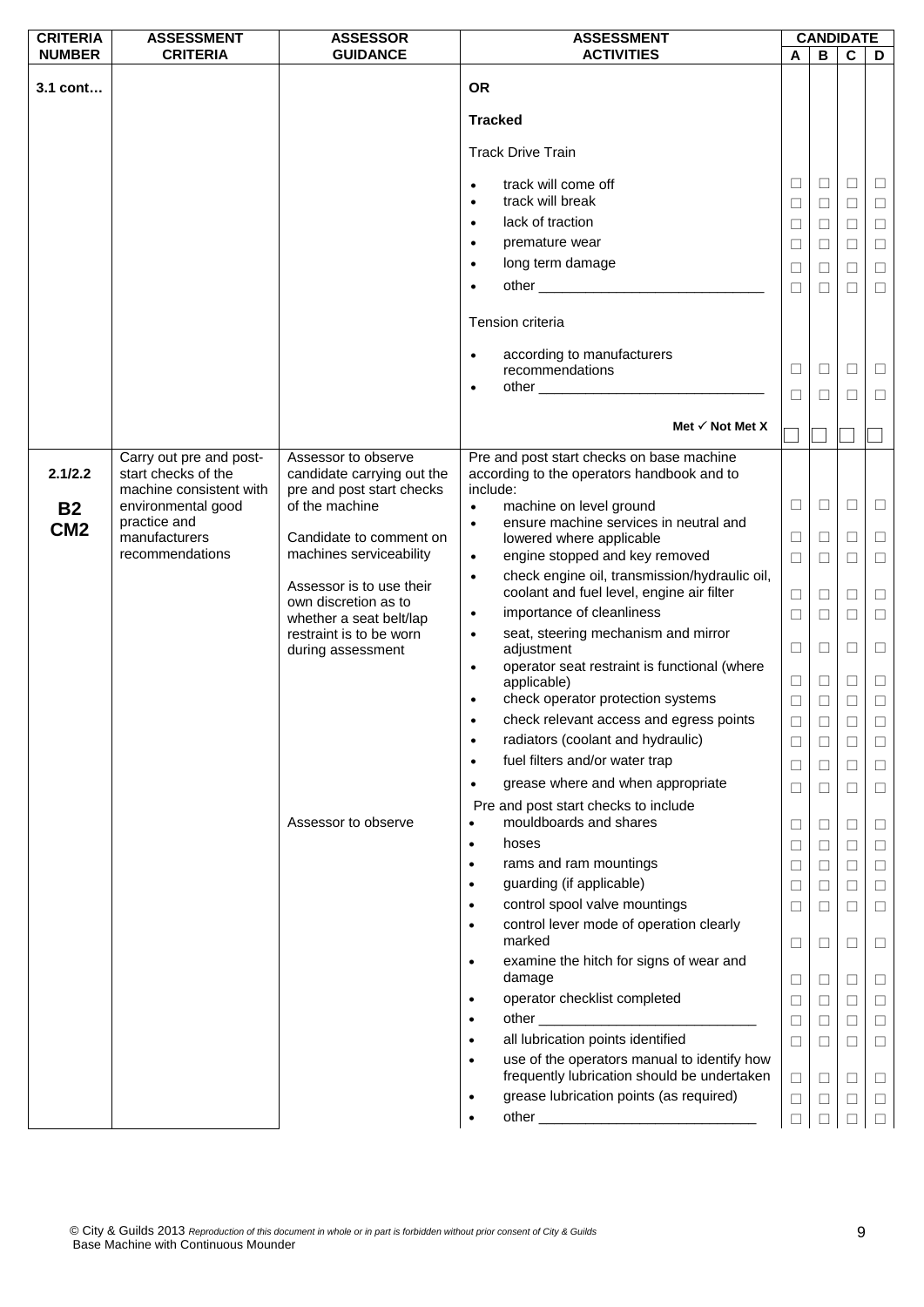| <b>CRITERIA</b> | <b>ASSESSMENT</b>                             | <b>ASSESSOR</b>                              | <b>ASSESSMENT</b>                                                     |        | <b>CANDIDATE</b>        |                         |        |
|-----------------|-----------------------------------------------|----------------------------------------------|-----------------------------------------------------------------------|--------|-------------------------|-------------------------|--------|
| <b>NUMBER</b>   | <b>CRITERIA</b>                               | <b>GUIDANCE</b>                              | <b>ACTIVITIES</b>                                                     | A      | $\overline{\mathbf{B}}$ | $\overline{\mathbf{c}}$ | D      |
| 2.1/2.2         |                                               | Assessor to observe<br>candidate adhering to | Chassis/Frame                                                         |        |                         |                         |        |
| cont            |                                               | environmental best                           | cracks<br>$\bullet$                                                   | $\Box$ | $\Box$                  | $\Box$                  | $\Box$ |
|                 |                                               | practice and COSHH                           | pin security<br>$\bullet$                                             | $\Box$ | $\Box$                  | $\Box$                  | $\Box$ |
|                 |                                               | regulations                                  | bushes<br>$\bullet$                                                   | $\Box$ | $\Box$                  | $\Box$                  | $\Box$ |
|                 |                                               |                                              | cylinders<br>$\bullet$                                                | $\Box$ | $\Box$                  | $\Box$                  | $\Box$ |
|                 |                                               |                                              | attachment<br>$\bullet$                                               | $\Box$ | $\Box$                  | □                       | $\Box$ |
|                 |                                               |                                              | loose or broken bolts<br>$\bullet$                                    | $\Box$ | $\Box$                  | $\Box$                  | $\Box$ |
|                 |                                               |                                              | cables and connections<br>$\bullet$                                   | $\Box$ | $\Box$                  | $\Box$                  | $\Box$ |
|                 |                                               |                                              | guarding<br>$\bullet$                                                 | ⊔      | □                       | ⊔                       | ⊔      |
|                 |                                               |                                              |                                                                       |        |                         |                         |        |
|                 |                                               |                                              | Hydraulic hoses                                                       |        |                         |                         |        |
|                 |                                               |                                              | leaks<br>$\bullet$                                                    | Ш      | $\Box$                  | ⊔                       | $\Box$ |
|                 |                                               |                                              | cracks<br>$\bullet$                                                   | $\Box$ | $\Box$                  | $\Box$                  | $\Box$ |
|                 |                                               |                                              | cuts<br>$\bullet$                                                     | Ш      | $\Box$                  | □                       | $\Box$ |
|                 |                                               |                                              | abrasions<br>$\bullet$                                                | $\Box$ | $\Box$                  | $\Box$                  | $\Box$ |
|                 |                                               |                                              | security<br>$\bullet$                                                 | □      | $\Box$                  | □                       | □      |
|                 |                                               |                                              | guarding<br>$\bullet$                                                 | $\Box$ | $\Box$                  | $\Box$                  | $\Box$ |
|                 |                                               |                                              |                                                                       |        |                         |                         |        |
|                 |                                               |                                              | <b>Either</b>                                                         |        |                         |                         |        |
|                 |                                               |                                              | Wheeled                                                               |        |                         |                         |        |
|                 |                                               |                                              | tyre suitably inflated<br>$\bullet$                                   | $\Box$ | $\Box$                  | $\Box$                  | $\Box$ |
|                 |                                               |                                              | tyre condition<br>$\bullet$                                           | $\Box$ | $\Box$                  | $\Box$                  | $\Box$ |
|                 |                                               |                                              | check wheel nuts<br>$\bullet$                                         | $\Box$ | □                       | □                       | $\Box$ |
|                 |                                               |                                              | <b>OR</b>                                                             |        |                         |                         |        |
|                 |                                               |                                              | <b>Tracked</b>                                                        |        |                         |                         |        |
|                 |                                               |                                              | track drive train condition and maintenance<br>$\bullet$              |        |                         |                         |        |
|                 |                                               |                                              | are checked                                                           | $\Box$ | $\Box$                  | $\Box$                  | $\Box$ |
|                 |                                               |                                              | pins (if applicable)<br>$\bullet$                                     | $\Box$ | $\Box$                  | $\Box$                  | $\Box$ |
|                 |                                               |                                              | sprocket                                                              | $\Box$ | $\Box$                  | $\Box$                  | $\Box$ |
|                 |                                               |                                              | idler<br>$\bullet$                                                    | $\Box$ | $\Box$                  | $\Box$                  | $\Box$ |
|                 |                                               |                                              | track plates/pads (if applicable)<br>$\bullet$                        | $\Box$ | $\Box$                  | $\Box$                  | $\Box$ |
|                 |                                               |                                              | tension criteria<br>$\bullet$                                         | $\Box$ | $\Box$                  | $\Box$                  | $\Box$ |
|                 |                                               |                                              | Environmental considerations:                                         |        |                         |                         |        |
|                 |                                               |                                              | disposal<br>$\bullet$                                                 | Ш      | $\Box$                  | ⊔                       | Ш      |
|                 |                                               |                                              | storage of oils on site<br>$\bullet$                                  | $\Box$ | $\Box$                  | $\Box$                  | $\Box$ |
|                 |                                               |                                              | spill kit mats used<br>$\bullet$                                      | П      | П                       | п                       | □      |
|                 |                                               |                                              | Met $\checkmark$ Not Met X                                            |        |                         |                         |        |
| 4.6/3.5         | Describe the correct<br>methods for disposing | The Candidate to state<br>one method         | Disposal of waste from workplace activities may<br>include:           |        |                         |                         |        |
|                 | of waste                                      |                                              |                                                                       |        |                         |                         |        |
| <b>B4</b>       |                                               |                                              | waste oils placed in approved containers<br>$\bullet$<br>for disposal | □      | $\Box$                  | $\Box$                  | ⊔      |
| CM <sub>3</sub> |                                               |                                              | use of designated waste/recycle bins<br>$\bullet$                     | $\Box$ | $\Box$                  | $\Box$                  | $\Box$ |
|                 |                                               |                                              | $\bullet$                                                             | $\Box$ | $\Box$                  | $\Box$                  | $\Box$ |
|                 |                                               |                                              |                                                                       |        |                         |                         |        |
|                 |                                               |                                              | Met $\checkmark$ Not Met X                                            |        |                         |                         |        |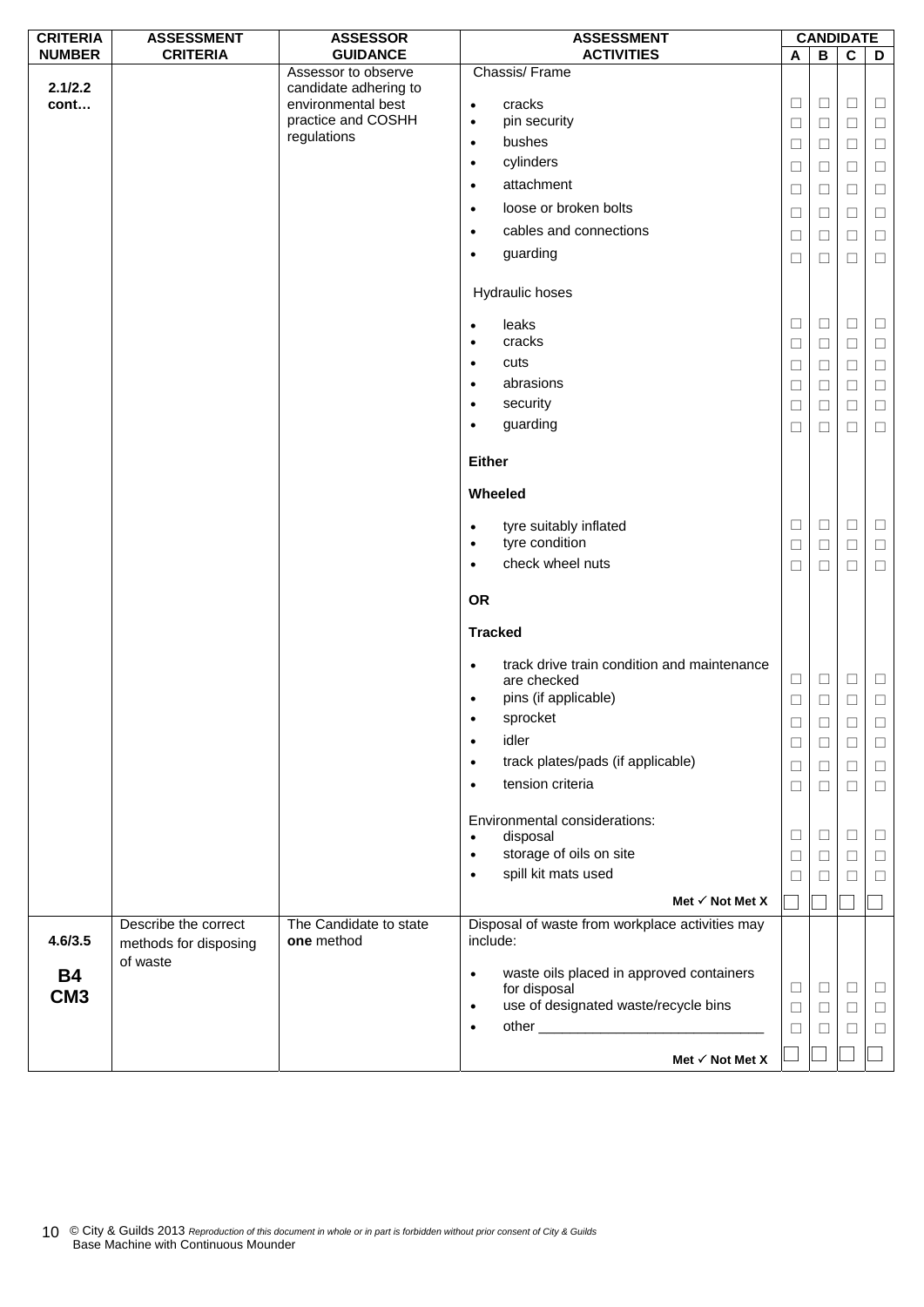| <b>CRITERIA</b> | <b>ASSESSMENT</b>                                                     | <b>ASSESSOR</b>                                      | <b>ASSESSMENT</b>                                                                  |        | <b>CANDIDATE</b> |                  |                  |
|-----------------|-----------------------------------------------------------------------|------------------------------------------------------|------------------------------------------------------------------------------------|--------|------------------|------------------|------------------|
| <b>NUMBER</b>   | <b>CRITERIA</b>                                                       | <b>GUIDANCE</b>                                      | <b>ACTIVITIES</b>                                                                  | A      | B                | $\mathbf c$      | D                |
| 4.5/3.4         | Describe how                                                          | Three causes                                         | Environmental damage may be caused by:                                             |        |                  |                  |                  |
|                 | environmental damage<br>can be caused and                             |                                                      | incorrect storage of fuel and oil<br>$\bullet$                                     |        |                  |                  |                  |
| <b>B4</b>       | minimised                                                             |                                                      | defective machinery<br>$\bullet$                                                   | □<br>□ | $\Box$<br>$\Box$ | $\Box$<br>$\Box$ | ⊔                |
|                 |                                                                       |                                                      | poor work practice<br>$\bullet$                                                    | $\Box$ | $\Box$           | $\Box$           | $\Box$<br>$\Box$ |
| CM <sub>3</sub> |                                                                       |                                                      | oil and fuel spillages<br>$\bullet$                                                | □      | $\Box$           | □                |                  |
|                 |                                                                       |                                                      | $\bullet$                                                                          |        |                  |                  | $\Box$           |
|                 |                                                                       |                                                      |                                                                                    | $\Box$ | $\Box$           | □                | $\Box$           |
|                 |                                                                       | Three preventions                                    | Environmental damage may be prevented by:                                          |        |                  |                  |                  |
|                 |                                                                       |                                                      | following principals of industry good<br>$\bullet$<br>practice                     | □      | $\Box$           | $\Box$           | $\Box$           |
|                 |                                                                       |                                                      | good housekeeping<br>$\bullet$                                                     | □      | $\Box$           | $\Box$           | $\Box$           |
|                 |                                                                       |                                                      | appropriately trained operators<br>$\bullet$                                       | □      | $\Box$           | □                | $\Box$           |
|                 |                                                                       |                                                      | spill kits are available<br>$\bullet$                                              | $\Box$ | $\Box$           | $\Box$           | $\Box$           |
|                 |                                                                       |                                                      | $\bullet$                                                                          | П      | $\Box$           | П                | □                |
|                 |                                                                       |                                                      |                                                                                    |        |                  |                  |                  |
|                 |                                                                       |                                                      | Met $\checkmark$ Not Met X                                                         |        |                  |                  |                  |
| 3.3             | State the factors that<br>may cause the cooling<br>system to overheat | Candidate to state four                              | Factors that may cause the cooling system to<br>over heat may include:             |        |                  |                  |                  |
| <b>B3</b>       |                                                                       |                                                      | fan belt slack<br>$\bullet$                                                        | □      | $\Box$           | $\Box$           | $\Box$           |
|                 |                                                                       |                                                      | radiator core blocked<br>$\bullet$                                                 | $\Box$ | $\Box$           | $\Box$           | $\Box$           |
|                 |                                                                       |                                                      | radiator fins blocked<br>$\bullet$                                                 | $\Box$ | $\Box$           | $\Box$           | $\Box$           |
|                 |                                                                       |                                                      | faulty thermostat<br>$\bullet$                                                     | $\Box$ | $\Box$           | $\Box$           | $\Box$           |
|                 |                                                                       |                                                      | cylinder fins spaces blocked (air cooled<br>$\bullet$                              |        |                  |                  |                  |
|                 |                                                                       |                                                      | only)                                                                              | $\Box$ | $\Box$           | $\Box$           | $\Box$           |
|                 |                                                                       |                                                      | low fluid levels<br>$\bullet$                                                      | $\Box$ | $\Box$           | $\Box$           | $\Box$           |
|                 |                                                                       |                                                      |                                                                                    |        |                  |                  |                  |
|                 |                                                                       |                                                      |                                                                                    | □      | $\Box$           | П                | ⊔                |
|                 |                                                                       |                                                      | Met $\checkmark$ Not Met X                                                         |        |                  |                  |                  |
|                 | Describe how to check                                                 | State how to clean battery                           | use of hot water<br>$\bullet$                                                      | $\Box$ | $\Box$           | $\Box$           | $\Box$           |
| 3.4             | the battery(s) and report                                             | terminals                                            | $\bullet$                                                                          |        |                  |                  |                  |
|                 | on the condition                                                      |                                                      |                                                                                    | П      | $\Box$           | П                | $\Box$           |
| <b>B3</b>       |                                                                       | State three reasons that<br>could cause a battery to | Battery could explode due to:                                                      |        |                  |                  |                  |
|                 |                                                                       | explode                                              | excessive charge rate<br>$\bullet$                                                 | □      | $\Box$           | $\Box$           | ⊔                |
|                 |                                                                       |                                                      | charger not switched off before connection<br>$\bullet$                            |        |                  |                  |                  |
|                 |                                                                       |                                                      | or disconnection while on charge<br>sparks near gas outlet<br>$\bullet$            | ⊔      | $\Box$           | $\Box$           | $\Box$           |
|                 |                                                                       |                                                      | involuntary earthing of the battery<br>$\bullet$                                   | $\Box$ | $\Box$           | $\Box$           | $\Box$           |
|                 |                                                                       |                                                      | incorrect fitting of jump leads from machine<br>$\bullet$                          | □      | $\Box$           | $\Box$           | $\Box$           |
|                 |                                                                       |                                                      | to machine or power pack                                                           | $\Box$ | $\Box$           | $\Box$           | $\Box$           |
|                 |                                                                       |                                                      | $\bullet$                                                                          | $\Box$ | $\Box$           | □                | $\Box$           |
|                 |                                                                       |                                                      |                                                                                    |        |                  |                  |                  |
|                 |                                                                       | State three                                          | battery is secured<br>$\bullet$<br>leads connected and checked for damage          | ⊔      | $\Box$           | □                | ⊔                |
|                 |                                                                       |                                                      | $\bullet$                                                                          | $\Box$ | $\Box$           | $\Box$           | $\Box$           |
|                 |                                                                       |                                                      | terminals cleaned satisfactorily<br>$\bullet$                                      | □      | $\Box$           | □                | $\Box$           |
|                 |                                                                       |                                                      | anti-corrosion grease put on leads and<br>$\bullet$<br>terminals when reconnecting | ⊔      | $\Box$           | $\Box$           | ⊔                |
|                 |                                                                       |                                                      | bolts are tight but not over-tightened<br>$\bullet$                                | □      | $\Box$           | $\Box$           | $\Box$           |
|                 |                                                                       |                                                      | $\bullet$                                                                          | ⊔      | $\Box$           | □                | $\Box$           |
|                 |                                                                       |                                                      |                                                                                    |        |                  |                  |                  |
|                 |                                                                       |                                                      | Met $\checkmark$ Not Met X                                                         |        |                  |                  |                  |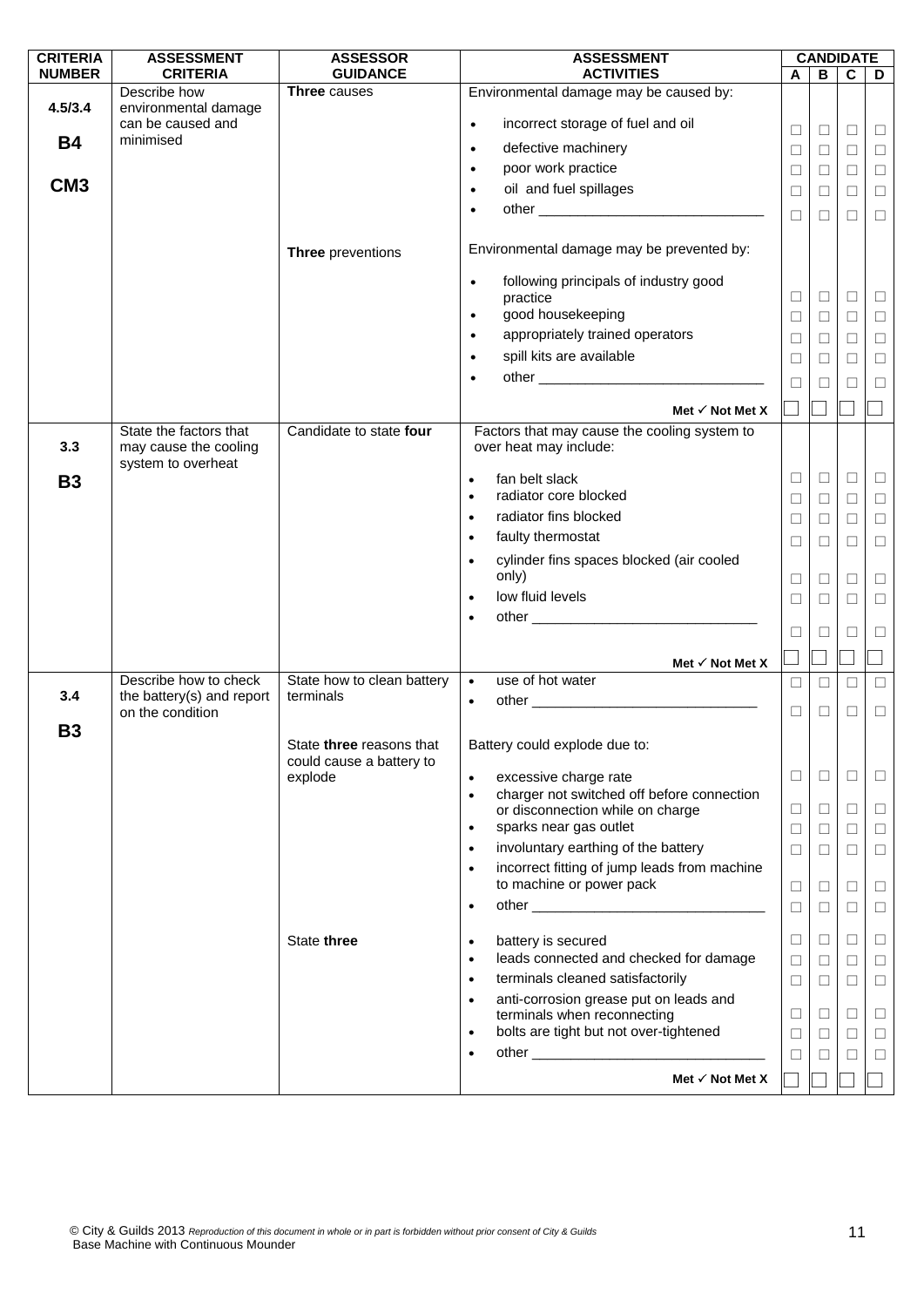| <b>NUMBER</b><br><b>CRITERIA</b><br><b>GUIDANCE</b><br><b>ACTIVITIES</b><br>В<br>$\mathbf c$<br>A<br>D<br>Explain the safe<br>Safe procedure for detection may include:<br>Candidate to explain the<br>3.5<br>procedure to follow for<br>safe procedure for<br>$\Box$<br>detecting leaks in high<br>detection<br>hands not used for detection of leak<br>$\Box$<br>$\Box$<br>Ц<br>$\bullet$<br>pressure hydraulic<br>use a piece of card or paper<br><b>B3</b><br>$\bullet$<br>$\Box$<br>$\Box$<br>$\Box$<br>$\Box$<br>systems<br>$\Box$<br>$\Box$<br>$\Box$<br>$\Box$<br>$\bullet$<br>Met $\checkmark$ Not Met X<br>Candidate to identify all<br>According to the operators manual and to<br>Explain the procedure<br>3.6<br>to follow when replacing<br>procedure for replacing a<br>include:<br>hydraulic hose<br>a hydraulic hose<br>$\Box$<br>$\Box$<br>$\Box$<br>$\Box$<br>appropriate PPE identified<br><b>B3</b><br>$\bullet$<br>use of spill kit<br>$\Box$<br>$\Box$<br>$\Box$<br>$\Box$<br>$\bullet$<br>hydraulic system lowered and pressure<br>$\Box$<br>$\Box$<br>$\bullet$<br>$\Box$<br>$\Box$<br>relieved<br>$\Box$<br>$\Box$<br>$\bullet$<br>$\Box$<br>$\Box$<br>importance of cleanliness<br>$\Box$<br>$\Box$<br>$\Box$<br>$\Box$<br>vacuum pump (if fitted)<br>$\Box$<br>$\Box$<br>$\Box$<br>$\Box$<br>shut off valve (if fitted)<br>П<br>$\Box$<br>□<br>□<br>Correct amount of tools<br>Tools:<br>spanners x 2<br>chosen<br>$\bullet$<br>- I<br>$\sqcup$<br>- 1<br>Identify the four main<br>Criteria for hose replacement<br>criteria for a replacement<br>$\Box$<br>□<br>$\Box$<br>$\Box$<br>hose<br>pressure rating<br>$\bullet$<br>length<br>$\Box$<br>$\bullet$<br>$\Box$<br>$\Box$<br>$\Box$<br>end fittings<br>$\Box$<br>$\Box$<br>$\Box$<br>$\bullet$<br>$\Box$<br>bore<br>$\Box$<br>$\bullet$<br>$\Box$<br>$\Box$<br>$\Box$<br>referred to operators manual<br>$\Box$<br>$\bullet$<br>$\Box$<br>$\Box$<br>$\Box$<br>new hose fitted ensuring inside of hose and<br>What factors need to be<br>$\bullet$<br>joints are clean<br>$\Box$<br>$\Box$<br>taken into account when<br>□<br>$\Box$<br>correctly routed not twisted<br>fitting the new hose<br>$\bullet$<br>$\Box$<br>$\Box$<br>$\Box$<br>$\Box$<br>switch off vacuum pump (if fitted)<br>$\Box$<br>$\Box$<br>$\bullet$<br>$\Box$<br>$\Box$<br>open valve (if fitted)<br>$\bullet$<br>$\Box$<br>$\Box$<br>$\Box$<br>$\Box$<br>hydraulic oil topped up and checked as<br>$\bullet$<br>required<br>$\Box$<br>□<br>⊔<br>⊔<br>start machine<br>$\Box$<br>$\Box$<br>$\bullet$<br>$\Box$<br>$\Box$<br>operate function<br>$\Box$<br>$\bullet$<br>$\Box$<br>$\Box$<br>□<br>check for leaks<br>$\bullet$<br>$\Box$<br>□<br>$\Box$<br>$\perp$<br>clean up spill kit<br>$\bullet$<br>$\Box$<br>□<br>$\Box$<br>└<br>re-check oil level<br>$\bullet$<br>$\Box$<br>$\Box$<br>$\Box$<br>$\Box$<br>Environmental<br>bagged and labelled<br>$\Box$<br>□<br>$\bullet$<br>□<br>$\perp$<br>considerations<br>licensed disposal<br>$\bullet$<br>$\Box$<br>$\Box$<br>$\Box$<br>□<br>recycle<br>$\bullet$<br>$\Box$<br>$\Box$<br>$\Box$<br>□<br>$\bullet$<br>$\Box$<br>$\Box$<br>П<br>$\Box$ | <b>CRITERIA</b> | <b>ASSESSMENT</b> | <b>ASSESSOR</b> | <b>ASSESSMENT</b> |  |  | <b>CANDIDATE</b> |  |
|----------------------------------------------------------------------------------------------------------------------------------------------------------------------------------------------------------------------------------------------------------------------------------------------------------------------------------------------------------------------------------------------------------------------------------------------------------------------------------------------------------------------------------------------------------------------------------------------------------------------------------------------------------------------------------------------------------------------------------------------------------------------------------------------------------------------------------------------------------------------------------------------------------------------------------------------------------------------------------------------------------------------------------------------------------------------------------------------------------------------------------------------------------------------------------------------------------------------------------------------------------------------------------------------------------------------------------------------------------------------------------------------------------------------------------------------------------------------------------------------------------------------------------------------------------------------------------------------------------------------------------------------------------------------------------------------------------------------------------------------------------------------------------------------------------------------------------------------------------------------------------------------------------------------------------------------------------------------------------------------------------------------------------------------------------------------------------------------------------------------------------------------------------------------------------------------------------------------------------------------------------------------------------------------------------------------------------------------------------------------------------------------------------------------------------------------------------------------------------------------------------------------------------------------------------------------------------------------------------------------------------------------------------------------------------------------------------------------------------------------------------------------------------------------------------------------------------------------------------------------------------------------------------------------------------------------------------------------------------------------------------------------------------------------------------------------------------------------------------------------------------------------------------|-----------------|-------------------|-----------------|-------------------|--|--|------------------|--|
|                                                                                                                                                                                                                                                                                                                                                                                                                                                                                                                                                                                                                                                                                                                                                                                                                                                                                                                                                                                                                                                                                                                                                                                                                                                                                                                                                                                                                                                                                                                                                                                                                                                                                                                                                                                                                                                                                                                                                                                                                                                                                                                                                                                                                                                                                                                                                                                                                                                                                                                                                                                                                                                                                                                                                                                                                                                                                                                                                                                                                                                                                                                                                          |                 |                   |                 |                   |  |  |                  |  |
|                                                                                                                                                                                                                                                                                                                                                                                                                                                                                                                                                                                                                                                                                                                                                                                                                                                                                                                                                                                                                                                                                                                                                                                                                                                                                                                                                                                                                                                                                                                                                                                                                                                                                                                                                                                                                                                                                                                                                                                                                                                                                                                                                                                                                                                                                                                                                                                                                                                                                                                                                                                                                                                                                                                                                                                                                                                                                                                                                                                                                                                                                                                                                          |                 |                   |                 |                   |  |  |                  |  |
|                                                                                                                                                                                                                                                                                                                                                                                                                                                                                                                                                                                                                                                                                                                                                                                                                                                                                                                                                                                                                                                                                                                                                                                                                                                                                                                                                                                                                                                                                                                                                                                                                                                                                                                                                                                                                                                                                                                                                                                                                                                                                                                                                                                                                                                                                                                                                                                                                                                                                                                                                                                                                                                                                                                                                                                                                                                                                                                                                                                                                                                                                                                                                          |                 |                   |                 |                   |  |  |                  |  |
|                                                                                                                                                                                                                                                                                                                                                                                                                                                                                                                                                                                                                                                                                                                                                                                                                                                                                                                                                                                                                                                                                                                                                                                                                                                                                                                                                                                                                                                                                                                                                                                                                                                                                                                                                                                                                                                                                                                                                                                                                                                                                                                                                                                                                                                                                                                                                                                                                                                                                                                                                                                                                                                                                                                                                                                                                                                                                                                                                                                                                                                                                                                                                          |                 |                   |                 |                   |  |  |                  |  |
|                                                                                                                                                                                                                                                                                                                                                                                                                                                                                                                                                                                                                                                                                                                                                                                                                                                                                                                                                                                                                                                                                                                                                                                                                                                                                                                                                                                                                                                                                                                                                                                                                                                                                                                                                                                                                                                                                                                                                                                                                                                                                                                                                                                                                                                                                                                                                                                                                                                                                                                                                                                                                                                                                                                                                                                                                                                                                                                                                                                                                                                                                                                                                          |                 |                   |                 |                   |  |  |                  |  |
|                                                                                                                                                                                                                                                                                                                                                                                                                                                                                                                                                                                                                                                                                                                                                                                                                                                                                                                                                                                                                                                                                                                                                                                                                                                                                                                                                                                                                                                                                                                                                                                                                                                                                                                                                                                                                                                                                                                                                                                                                                                                                                                                                                                                                                                                                                                                                                                                                                                                                                                                                                                                                                                                                                                                                                                                                                                                                                                                                                                                                                                                                                                                                          |                 |                   |                 |                   |  |  |                  |  |
|                                                                                                                                                                                                                                                                                                                                                                                                                                                                                                                                                                                                                                                                                                                                                                                                                                                                                                                                                                                                                                                                                                                                                                                                                                                                                                                                                                                                                                                                                                                                                                                                                                                                                                                                                                                                                                                                                                                                                                                                                                                                                                                                                                                                                                                                                                                                                                                                                                                                                                                                                                                                                                                                                                                                                                                                                                                                                                                                                                                                                                                                                                                                                          |                 |                   |                 |                   |  |  |                  |  |
|                                                                                                                                                                                                                                                                                                                                                                                                                                                                                                                                                                                                                                                                                                                                                                                                                                                                                                                                                                                                                                                                                                                                                                                                                                                                                                                                                                                                                                                                                                                                                                                                                                                                                                                                                                                                                                                                                                                                                                                                                                                                                                                                                                                                                                                                                                                                                                                                                                                                                                                                                                                                                                                                                                                                                                                                                                                                                                                                                                                                                                                                                                                                                          |                 |                   |                 |                   |  |  |                  |  |
|                                                                                                                                                                                                                                                                                                                                                                                                                                                                                                                                                                                                                                                                                                                                                                                                                                                                                                                                                                                                                                                                                                                                                                                                                                                                                                                                                                                                                                                                                                                                                                                                                                                                                                                                                                                                                                                                                                                                                                                                                                                                                                                                                                                                                                                                                                                                                                                                                                                                                                                                                                                                                                                                                                                                                                                                                                                                                                                                                                                                                                                                                                                                                          |                 |                   |                 |                   |  |  |                  |  |
|                                                                                                                                                                                                                                                                                                                                                                                                                                                                                                                                                                                                                                                                                                                                                                                                                                                                                                                                                                                                                                                                                                                                                                                                                                                                                                                                                                                                                                                                                                                                                                                                                                                                                                                                                                                                                                                                                                                                                                                                                                                                                                                                                                                                                                                                                                                                                                                                                                                                                                                                                                                                                                                                                                                                                                                                                                                                                                                                                                                                                                                                                                                                                          |                 |                   |                 |                   |  |  |                  |  |
|                                                                                                                                                                                                                                                                                                                                                                                                                                                                                                                                                                                                                                                                                                                                                                                                                                                                                                                                                                                                                                                                                                                                                                                                                                                                                                                                                                                                                                                                                                                                                                                                                                                                                                                                                                                                                                                                                                                                                                                                                                                                                                                                                                                                                                                                                                                                                                                                                                                                                                                                                                                                                                                                                                                                                                                                                                                                                                                                                                                                                                                                                                                                                          |                 |                   |                 |                   |  |  |                  |  |
|                                                                                                                                                                                                                                                                                                                                                                                                                                                                                                                                                                                                                                                                                                                                                                                                                                                                                                                                                                                                                                                                                                                                                                                                                                                                                                                                                                                                                                                                                                                                                                                                                                                                                                                                                                                                                                                                                                                                                                                                                                                                                                                                                                                                                                                                                                                                                                                                                                                                                                                                                                                                                                                                                                                                                                                                                                                                                                                                                                                                                                                                                                                                                          |                 |                   |                 |                   |  |  |                  |  |
|                                                                                                                                                                                                                                                                                                                                                                                                                                                                                                                                                                                                                                                                                                                                                                                                                                                                                                                                                                                                                                                                                                                                                                                                                                                                                                                                                                                                                                                                                                                                                                                                                                                                                                                                                                                                                                                                                                                                                                                                                                                                                                                                                                                                                                                                                                                                                                                                                                                                                                                                                                                                                                                                                                                                                                                                                                                                                                                                                                                                                                                                                                                                                          |                 |                   |                 |                   |  |  |                  |  |
|                                                                                                                                                                                                                                                                                                                                                                                                                                                                                                                                                                                                                                                                                                                                                                                                                                                                                                                                                                                                                                                                                                                                                                                                                                                                                                                                                                                                                                                                                                                                                                                                                                                                                                                                                                                                                                                                                                                                                                                                                                                                                                                                                                                                                                                                                                                                                                                                                                                                                                                                                                                                                                                                                                                                                                                                                                                                                                                                                                                                                                                                                                                                                          |                 |                   |                 |                   |  |  |                  |  |
|                                                                                                                                                                                                                                                                                                                                                                                                                                                                                                                                                                                                                                                                                                                                                                                                                                                                                                                                                                                                                                                                                                                                                                                                                                                                                                                                                                                                                                                                                                                                                                                                                                                                                                                                                                                                                                                                                                                                                                                                                                                                                                                                                                                                                                                                                                                                                                                                                                                                                                                                                                                                                                                                                                                                                                                                                                                                                                                                                                                                                                                                                                                                                          |                 |                   |                 |                   |  |  |                  |  |
|                                                                                                                                                                                                                                                                                                                                                                                                                                                                                                                                                                                                                                                                                                                                                                                                                                                                                                                                                                                                                                                                                                                                                                                                                                                                                                                                                                                                                                                                                                                                                                                                                                                                                                                                                                                                                                                                                                                                                                                                                                                                                                                                                                                                                                                                                                                                                                                                                                                                                                                                                                                                                                                                                                                                                                                                                                                                                                                                                                                                                                                                                                                                                          |                 |                   |                 |                   |  |  |                  |  |
|                                                                                                                                                                                                                                                                                                                                                                                                                                                                                                                                                                                                                                                                                                                                                                                                                                                                                                                                                                                                                                                                                                                                                                                                                                                                                                                                                                                                                                                                                                                                                                                                                                                                                                                                                                                                                                                                                                                                                                                                                                                                                                                                                                                                                                                                                                                                                                                                                                                                                                                                                                                                                                                                                                                                                                                                                                                                                                                                                                                                                                                                                                                                                          |                 |                   |                 |                   |  |  |                  |  |
|                                                                                                                                                                                                                                                                                                                                                                                                                                                                                                                                                                                                                                                                                                                                                                                                                                                                                                                                                                                                                                                                                                                                                                                                                                                                                                                                                                                                                                                                                                                                                                                                                                                                                                                                                                                                                                                                                                                                                                                                                                                                                                                                                                                                                                                                                                                                                                                                                                                                                                                                                                                                                                                                                                                                                                                                                                                                                                                                                                                                                                                                                                                                                          |                 |                   |                 |                   |  |  |                  |  |
|                                                                                                                                                                                                                                                                                                                                                                                                                                                                                                                                                                                                                                                                                                                                                                                                                                                                                                                                                                                                                                                                                                                                                                                                                                                                                                                                                                                                                                                                                                                                                                                                                                                                                                                                                                                                                                                                                                                                                                                                                                                                                                                                                                                                                                                                                                                                                                                                                                                                                                                                                                                                                                                                                                                                                                                                                                                                                                                                                                                                                                                                                                                                                          |                 |                   |                 |                   |  |  |                  |  |
|                                                                                                                                                                                                                                                                                                                                                                                                                                                                                                                                                                                                                                                                                                                                                                                                                                                                                                                                                                                                                                                                                                                                                                                                                                                                                                                                                                                                                                                                                                                                                                                                                                                                                                                                                                                                                                                                                                                                                                                                                                                                                                                                                                                                                                                                                                                                                                                                                                                                                                                                                                                                                                                                                                                                                                                                                                                                                                                                                                                                                                                                                                                                                          |                 |                   |                 |                   |  |  |                  |  |
|                                                                                                                                                                                                                                                                                                                                                                                                                                                                                                                                                                                                                                                                                                                                                                                                                                                                                                                                                                                                                                                                                                                                                                                                                                                                                                                                                                                                                                                                                                                                                                                                                                                                                                                                                                                                                                                                                                                                                                                                                                                                                                                                                                                                                                                                                                                                                                                                                                                                                                                                                                                                                                                                                                                                                                                                                                                                                                                                                                                                                                                                                                                                                          |                 |                   |                 |                   |  |  |                  |  |
|                                                                                                                                                                                                                                                                                                                                                                                                                                                                                                                                                                                                                                                                                                                                                                                                                                                                                                                                                                                                                                                                                                                                                                                                                                                                                                                                                                                                                                                                                                                                                                                                                                                                                                                                                                                                                                                                                                                                                                                                                                                                                                                                                                                                                                                                                                                                                                                                                                                                                                                                                                                                                                                                                                                                                                                                                                                                                                                                                                                                                                                                                                                                                          |                 |                   |                 |                   |  |  |                  |  |
|                                                                                                                                                                                                                                                                                                                                                                                                                                                                                                                                                                                                                                                                                                                                                                                                                                                                                                                                                                                                                                                                                                                                                                                                                                                                                                                                                                                                                                                                                                                                                                                                                                                                                                                                                                                                                                                                                                                                                                                                                                                                                                                                                                                                                                                                                                                                                                                                                                                                                                                                                                                                                                                                                                                                                                                                                                                                                                                                                                                                                                                                                                                                                          |                 |                   |                 |                   |  |  |                  |  |
|                                                                                                                                                                                                                                                                                                                                                                                                                                                                                                                                                                                                                                                                                                                                                                                                                                                                                                                                                                                                                                                                                                                                                                                                                                                                                                                                                                                                                                                                                                                                                                                                                                                                                                                                                                                                                                                                                                                                                                                                                                                                                                                                                                                                                                                                                                                                                                                                                                                                                                                                                                                                                                                                                                                                                                                                                                                                                                                                                                                                                                                                                                                                                          |                 |                   |                 |                   |  |  |                  |  |
|                                                                                                                                                                                                                                                                                                                                                                                                                                                                                                                                                                                                                                                                                                                                                                                                                                                                                                                                                                                                                                                                                                                                                                                                                                                                                                                                                                                                                                                                                                                                                                                                                                                                                                                                                                                                                                                                                                                                                                                                                                                                                                                                                                                                                                                                                                                                                                                                                                                                                                                                                                                                                                                                                                                                                                                                                                                                                                                                                                                                                                                                                                                                                          |                 |                   |                 |                   |  |  |                  |  |
|                                                                                                                                                                                                                                                                                                                                                                                                                                                                                                                                                                                                                                                                                                                                                                                                                                                                                                                                                                                                                                                                                                                                                                                                                                                                                                                                                                                                                                                                                                                                                                                                                                                                                                                                                                                                                                                                                                                                                                                                                                                                                                                                                                                                                                                                                                                                                                                                                                                                                                                                                                                                                                                                                                                                                                                                                                                                                                                                                                                                                                                                                                                                                          |                 |                   |                 |                   |  |  |                  |  |
|                                                                                                                                                                                                                                                                                                                                                                                                                                                                                                                                                                                                                                                                                                                                                                                                                                                                                                                                                                                                                                                                                                                                                                                                                                                                                                                                                                                                                                                                                                                                                                                                                                                                                                                                                                                                                                                                                                                                                                                                                                                                                                                                                                                                                                                                                                                                                                                                                                                                                                                                                                                                                                                                                                                                                                                                                                                                                                                                                                                                                                                                                                                                                          |                 |                   |                 |                   |  |  |                  |  |
|                                                                                                                                                                                                                                                                                                                                                                                                                                                                                                                                                                                                                                                                                                                                                                                                                                                                                                                                                                                                                                                                                                                                                                                                                                                                                                                                                                                                                                                                                                                                                                                                                                                                                                                                                                                                                                                                                                                                                                                                                                                                                                                                                                                                                                                                                                                                                                                                                                                                                                                                                                                                                                                                                                                                                                                                                                                                                                                                                                                                                                                                                                                                                          |                 |                   |                 |                   |  |  |                  |  |
|                                                                                                                                                                                                                                                                                                                                                                                                                                                                                                                                                                                                                                                                                                                                                                                                                                                                                                                                                                                                                                                                                                                                                                                                                                                                                                                                                                                                                                                                                                                                                                                                                                                                                                                                                                                                                                                                                                                                                                                                                                                                                                                                                                                                                                                                                                                                                                                                                                                                                                                                                                                                                                                                                                                                                                                                                                                                                                                                                                                                                                                                                                                                                          |                 |                   |                 |                   |  |  |                  |  |
|                                                                                                                                                                                                                                                                                                                                                                                                                                                                                                                                                                                                                                                                                                                                                                                                                                                                                                                                                                                                                                                                                                                                                                                                                                                                                                                                                                                                                                                                                                                                                                                                                                                                                                                                                                                                                                                                                                                                                                                                                                                                                                                                                                                                                                                                                                                                                                                                                                                                                                                                                                                                                                                                                                                                                                                                                                                                                                                                                                                                                                                                                                                                                          |                 |                   |                 |                   |  |  |                  |  |
|                                                                                                                                                                                                                                                                                                                                                                                                                                                                                                                                                                                                                                                                                                                                                                                                                                                                                                                                                                                                                                                                                                                                                                                                                                                                                                                                                                                                                                                                                                                                                                                                                                                                                                                                                                                                                                                                                                                                                                                                                                                                                                                                                                                                                                                                                                                                                                                                                                                                                                                                                                                                                                                                                                                                                                                                                                                                                                                                                                                                                                                                                                                                                          |                 |                   |                 |                   |  |  |                  |  |
|                                                                                                                                                                                                                                                                                                                                                                                                                                                                                                                                                                                                                                                                                                                                                                                                                                                                                                                                                                                                                                                                                                                                                                                                                                                                                                                                                                                                                                                                                                                                                                                                                                                                                                                                                                                                                                                                                                                                                                                                                                                                                                                                                                                                                                                                                                                                                                                                                                                                                                                                                                                                                                                                                                                                                                                                                                                                                                                                                                                                                                                                                                                                                          |                 |                   |                 |                   |  |  |                  |  |
|                                                                                                                                                                                                                                                                                                                                                                                                                                                                                                                                                                                                                                                                                                                                                                                                                                                                                                                                                                                                                                                                                                                                                                                                                                                                                                                                                                                                                                                                                                                                                                                                                                                                                                                                                                                                                                                                                                                                                                                                                                                                                                                                                                                                                                                                                                                                                                                                                                                                                                                                                                                                                                                                                                                                                                                                                                                                                                                                                                                                                                                                                                                                                          |                 |                   |                 |                   |  |  |                  |  |
|                                                                                                                                                                                                                                                                                                                                                                                                                                                                                                                                                                                                                                                                                                                                                                                                                                                                                                                                                                                                                                                                                                                                                                                                                                                                                                                                                                                                                                                                                                                                                                                                                                                                                                                                                                                                                                                                                                                                                                                                                                                                                                                                                                                                                                                                                                                                                                                                                                                                                                                                                                                                                                                                                                                                                                                                                                                                                                                                                                                                                                                                                                                                                          |                 |                   |                 |                   |  |  |                  |  |
|                                                                                                                                                                                                                                                                                                                                                                                                                                                                                                                                                                                                                                                                                                                                                                                                                                                                                                                                                                                                                                                                                                                                                                                                                                                                                                                                                                                                                                                                                                                                                                                                                                                                                                                                                                                                                                                                                                                                                                                                                                                                                                                                                                                                                                                                                                                                                                                                                                                                                                                                                                                                                                                                                                                                                                                                                                                                                                                                                                                                                                                                                                                                                          |                 |                   |                 |                   |  |  |                  |  |
|                                                                                                                                                                                                                                                                                                                                                                                                                                                                                                                                                                                                                                                                                                                                                                                                                                                                                                                                                                                                                                                                                                                                                                                                                                                                                                                                                                                                                                                                                                                                                                                                                                                                                                                                                                                                                                                                                                                                                                                                                                                                                                                                                                                                                                                                                                                                                                                                                                                                                                                                                                                                                                                                                                                                                                                                                                                                                                                                                                                                                                                                                                                                                          |                 |                   |                 |                   |  |  |                  |  |
|                                                                                                                                                                                                                                                                                                                                                                                                                                                                                                                                                                                                                                                                                                                                                                                                                                                                                                                                                                                                                                                                                                                                                                                                                                                                                                                                                                                                                                                                                                                                                                                                                                                                                                                                                                                                                                                                                                                                                                                                                                                                                                                                                                                                                                                                                                                                                                                                                                                                                                                                                                                                                                                                                                                                                                                                                                                                                                                                                                                                                                                                                                                                                          |                 |                   |                 |                   |  |  |                  |  |
|                                                                                                                                                                                                                                                                                                                                                                                                                                                                                                                                                                                                                                                                                                                                                                                                                                                                                                                                                                                                                                                                                                                                                                                                                                                                                                                                                                                                                                                                                                                                                                                                                                                                                                                                                                                                                                                                                                                                                                                                                                                                                                                                                                                                                                                                                                                                                                                                                                                                                                                                                                                                                                                                                                                                                                                                                                                                                                                                                                                                                                                                                                                                                          |                 |                   |                 |                   |  |  |                  |  |
|                                                                                                                                                                                                                                                                                                                                                                                                                                                                                                                                                                                                                                                                                                                                                                                                                                                                                                                                                                                                                                                                                                                                                                                                                                                                                                                                                                                                                                                                                                                                                                                                                                                                                                                                                                                                                                                                                                                                                                                                                                                                                                                                                                                                                                                                                                                                                                                                                                                                                                                                                                                                                                                                                                                                                                                                                                                                                                                                                                                                                                                                                                                                                          |                 |                   |                 |                   |  |  |                  |  |
|                                                                                                                                                                                                                                                                                                                                                                                                                                                                                                                                                                                                                                                                                                                                                                                                                                                                                                                                                                                                                                                                                                                                                                                                                                                                                                                                                                                                                                                                                                                                                                                                                                                                                                                                                                                                                                                                                                                                                                                                                                                                                                                                                                                                                                                                                                                                                                                                                                                                                                                                                                                                                                                                                                                                                                                                                                                                                                                                                                                                                                                                                                                                                          |                 |                   |                 |                   |  |  |                  |  |
|                                                                                                                                                                                                                                                                                                                                                                                                                                                                                                                                                                                                                                                                                                                                                                                                                                                                                                                                                                                                                                                                                                                                                                                                                                                                                                                                                                                                                                                                                                                                                                                                                                                                                                                                                                                                                                                                                                                                                                                                                                                                                                                                                                                                                                                                                                                                                                                                                                                                                                                                                                                                                                                                                                                                                                                                                                                                                                                                                                                                                                                                                                                                                          |                 |                   |                 |                   |  |  |                  |  |
|                                                                                                                                                                                                                                                                                                                                                                                                                                                                                                                                                                                                                                                                                                                                                                                                                                                                                                                                                                                                                                                                                                                                                                                                                                                                                                                                                                                                                                                                                                                                                                                                                                                                                                                                                                                                                                                                                                                                                                                                                                                                                                                                                                                                                                                                                                                                                                                                                                                                                                                                                                                                                                                                                                                                                                                                                                                                                                                                                                                                                                                                                                                                                          |                 |                   |                 |                   |  |  |                  |  |
|                                                                                                                                                                                                                                                                                                                                                                                                                                                                                                                                                                                                                                                                                                                                                                                                                                                                                                                                                                                                                                                                                                                                                                                                                                                                                                                                                                                                                                                                                                                                                                                                                                                                                                                                                                                                                                                                                                                                                                                                                                                                                                                                                                                                                                                                                                                                                                                                                                                                                                                                                                                                                                                                                                                                                                                                                                                                                                                                                                                                                                                                                                                                                          |                 |                   |                 |                   |  |  |                  |  |
|                                                                                                                                                                                                                                                                                                                                                                                                                                                                                                                                                                                                                                                                                                                                                                                                                                                                                                                                                                                                                                                                                                                                                                                                                                                                                                                                                                                                                                                                                                                                                                                                                                                                                                                                                                                                                                                                                                                                                                                                                                                                                                                                                                                                                                                                                                                                                                                                                                                                                                                                                                                                                                                                                                                                                                                                                                                                                                                                                                                                                                                                                                                                                          |                 |                   |                 |                   |  |  |                  |  |
|                                                                                                                                                                                                                                                                                                                                                                                                                                                                                                                                                                                                                                                                                                                                                                                                                                                                                                                                                                                                                                                                                                                                                                                                                                                                                                                                                                                                                                                                                                                                                                                                                                                                                                                                                                                                                                                                                                                                                                                                                                                                                                                                                                                                                                                                                                                                                                                                                                                                                                                                                                                                                                                                                                                                                                                                                                                                                                                                                                                                                                                                                                                                                          |                 |                   |                 |                   |  |  |                  |  |
|                                                                                                                                                                                                                                                                                                                                                                                                                                                                                                                                                                                                                                                                                                                                                                                                                                                                                                                                                                                                                                                                                                                                                                                                                                                                                                                                                                                                                                                                                                                                                                                                                                                                                                                                                                                                                                                                                                                                                                                                                                                                                                                                                                                                                                                                                                                                                                                                                                                                                                                                                                                                                                                                                                                                                                                                                                                                                                                                                                                                                                                                                                                                                          |                 |                   |                 |                   |  |  |                  |  |
|                                                                                                                                                                                                                                                                                                                                                                                                                                                                                                                                                                                                                                                                                                                                                                                                                                                                                                                                                                                                                                                                                                                                                                                                                                                                                                                                                                                                                                                                                                                                                                                                                                                                                                                                                                                                                                                                                                                                                                                                                                                                                                                                                                                                                                                                                                                                                                                                                                                                                                                                                                                                                                                                                                                                                                                                                                                                                                                                                                                                                                                                                                                                                          |                 |                   |                 |                   |  |  |                  |  |
|                                                                                                                                                                                                                                                                                                                                                                                                                                                                                                                                                                                                                                                                                                                                                                                                                                                                                                                                                                                                                                                                                                                                                                                                                                                                                                                                                                                                                                                                                                                                                                                                                                                                                                                                                                                                                                                                                                                                                                                                                                                                                                                                                                                                                                                                                                                                                                                                                                                                                                                                                                                                                                                                                                                                                                                                                                                                                                                                                                                                                                                                                                                                                          |                 |                   |                 |                   |  |  |                  |  |
|                                                                                                                                                                                                                                                                                                                                                                                                                                                                                                                                                                                                                                                                                                                                                                                                                                                                                                                                                                                                                                                                                                                                                                                                                                                                                                                                                                                                                                                                                                                                                                                                                                                                                                                                                                                                                                                                                                                                                                                                                                                                                                                                                                                                                                                                                                                                                                                                                                                                                                                                                                                                                                                                                                                                                                                                                                                                                                                                                                                                                                                                                                                                                          |                 |                   |                 |                   |  |  |                  |  |
| Met $\checkmark$ Not Met X                                                                                                                                                                                                                                                                                                                                                                                                                                                                                                                                                                                                                                                                                                                                                                                                                                                                                                                                                                                                                                                                                                                                                                                                                                                                                                                                                                                                                                                                                                                                                                                                                                                                                                                                                                                                                                                                                                                                                                                                                                                                                                                                                                                                                                                                                                                                                                                                                                                                                                                                                                                                                                                                                                                                                                                                                                                                                                                                                                                                                                                                                                                               |                 |                   |                 |                   |  |  |                  |  |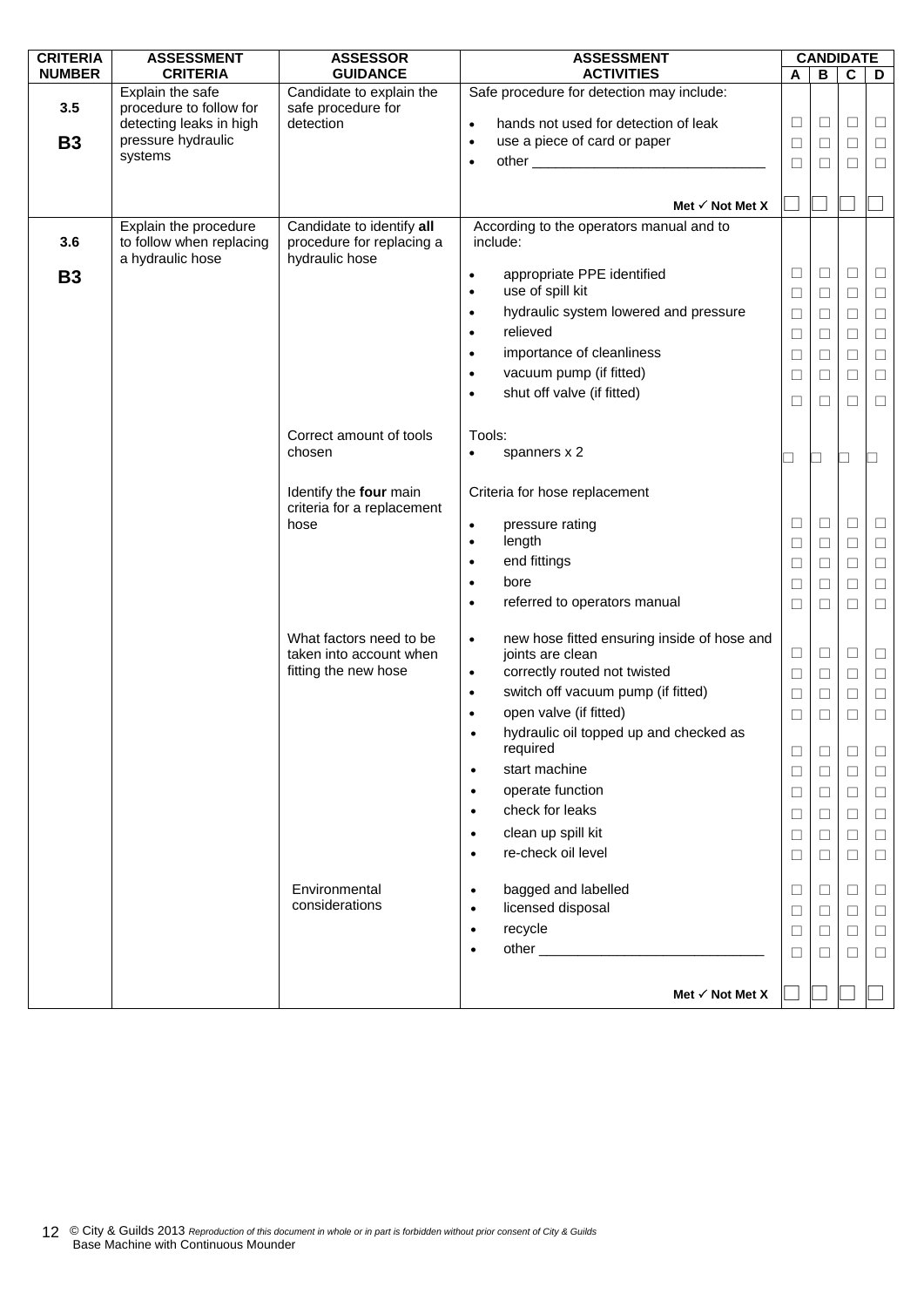| <b>CRITERIA</b> | <b>ASSESSMENT</b>                                  | <b>ASSESSOR</b>                                           | <b>ASSESSMENT</b>                                                                                                                             |        |        | <b>CANDIDATE</b> |          |
|-----------------|----------------------------------------------------|-----------------------------------------------------------|-----------------------------------------------------------------------------------------------------------------------------------------------|--------|--------|------------------|----------|
| <b>NUMBER</b>   | <b>CRITERIA</b>                                    | <b>GUIDANCE</b>                                           | <b>ACTIVITIES</b>                                                                                                                             | A      | В      | C                | D        |
|                 | Explain the function of                            |                                                           | Refer to operators manual                                                                                                                     |        |        |                  |          |
| 3.2             | all controls and how to<br>interpret instrument    | The Candidate to explain<br>the controls inside the cab   | The function and setting of the following controls:                                                                                           |        |        |                  |          |
| <b>B3</b>       | readings                                           | and what are their                                        | starting devices, including cold start<br>$\bullet$                                                                                           | $\Box$ | $\Box$ | □                | $\Box$   |
|                 |                                                    | functions                                                 | engine speed control                                                                                                                          |        |        |                  |          |
|                 |                                                    |                                                           | $\bullet$                                                                                                                                     | □      | $\Box$ | $\Box$           | $\Box$   |
|                 |                                                    |                                                           | stop control<br>$\bullet$                                                                                                                     | Ш      | ⊔      | $\Box$           | $\Box$   |
|                 |                                                    |                                                           | check function of emergency stop<br>$\bullet$                                                                                                 | □      | □      | $\Box$           | $\Box$   |
|                 |                                                    |                                                           | gear selection<br>٠                                                                                                                           | $\Box$ | □      | $\Box$           | $\Box$   |
|                 |                                                    |                                                           | clutch<br>$\bullet$                                                                                                                           | □      | □      | П                | $\Box$   |
|                 |                                                    |                                                           | differential lock (where applicable)<br>$\bullet$                                                                                             | □      | $\Box$ | $\Box$           | $\Box$   |
|                 |                                                    |                                                           | PTO lever engagement and speed range<br>$\bullet$<br>selector (where applicable)                                                              | $\Box$ | □      | □                | $\Box$   |
|                 |                                                    |                                                           | brakes (independent and parking) and<br>$\bullet$                                                                                             |        |        |                  |          |
|                 |                                                    |                                                           | remote braking device if fitted                                                                                                               | □      | Ш      | $\Box$           | $\Box$   |
|                 |                                                    |                                                           | hydraulic controls<br>$\bullet$                                                                                                               | □      | □      | $\Box$           | $\Box$   |
|                 |                                                    |                                                           | draft control (as applicable)<br>$\bullet$                                                                                                    | □      | □      | $\Box$           | $\Box$   |
|                 |                                                    |                                                           | position control (as applicable)<br>$\bullet$                                                                                                 | □      | □      | $\Box$           | $\Box$   |
|                 |                                                    |                                                           | other controls provided<br>$\bullet$                                                                                                          | □      | □      | П                | $\Box$   |
|                 |                                                    |                                                           | external services<br>$\bullet$                                                                                                                | □      | □      | $\Box$           | $\Box$   |
|                 |                                                    |                                                           | lights, direction indicators, horn, screen                                                                                                    |        |        |                  |          |
|                 |                                                    |                                                           | wash/wipe, heating and ventilation controls<br>and any safety warning device (where<br>applicable)                                            | □      | □      | □                | $\Box$   |
|                 |                                                    | State the instruments<br>inside the cab, what are         | tractormeter and associated chart (if<br>$\bullet$<br>applicable)                                                                             | $\Box$ | $\Box$ | $\Box$           | $\Box$   |
|                 |                                                    | they and how should they                                  | oil pressure gauge (or warning light)<br>$\bullet$                                                                                            | □      | □      | $\Box$           | $\Box$   |
|                 |                                                    | be interpreted                                            | battery condition indicator or warning light<br>$\bullet$                                                                                     | □      | ⊔      | $\Box$           | $\Box$   |
|                 |                                                    |                                                           | other warning lights (as applicable)<br>$\bullet$                                                                                             |        |        | $\Box$           |          |
|                 |                                                    |                                                           | reversing aid (if applicable)<br>$\bullet$                                                                                                    | $\Box$ | □      |                  | $\Box$   |
|                 |                                                    | What action should be                                     |                                                                                                                                               | $\Box$ | □      | П                | $\Box$   |
|                 |                                                    | taken in the event of a<br>warning light coming on        | refer to operators manual<br>$\bullet$                                                                                                        | □      | □      | □                | $\Box$   |
|                 |                                                    | What action should be                                     | fire fighting system(s) tested (if fitted)<br>$\bullet$                                                                                       | □      | □      | □                | $\Box$   |
|                 |                                                    | taken to maintain/check                                   | fire extinguishers maintained, checked and<br>$\bullet$                                                                                       |        |        |                  |          |
|                 |                                                    | the fire fighting system is                               | in date                                                                                                                                       | □      | □      | П                | □        |
|                 |                                                    | operational                                               | access and egress points in the event of an<br>$\bullet$                                                                                      |        |        | П                |          |
|                 |                                                    |                                                           | emergency                                                                                                                                     | □      | ⊔      |                  | $\Box$   |
|                 |                                                    |                                                           | Met $\checkmark$ Not Met X                                                                                                                    |        |        |                  |          |
| 2.2             | Carry out safe access<br>and egress                | Assessor to visually<br>observe safe access and<br>egress | Candidates must demonstrate safe access<br>$\bullet$<br>and egress from machine using the hand<br>and foot holds provided and facing into the |        |        |                  |          |
| <b>B2</b>       |                                                    |                                                           | cab (3 points of contact)                                                                                                                     |        |        |                  |          |
|                 |                                                    |                                                           | Met $\checkmark$ Not Met X                                                                                                                    |        |        |                  |          |
| 2.1             | Select suitable<br>equipment and check<br>security | Assessor to observe                                       | Suitable equipment<br>mounder suitable for the soil type                                                                                      | ⊔      | Ш      | □                | $\Box$   |
| C <sub>2</sub>  |                                                    |                                                           | Security may include                                                                                                                          |        |        |                  |          |
|                 |                                                    |                                                           |                                                                                                                                               |        |        |                  |          |
|                 |                                                    |                                                           | appropriate and safe following<br>$\bullet$                                                                                                   |        |        |                  |          |
|                 |                                                    |                                                           | manufacturers instructions<br>safe use of controls<br>$\bullet$                                                                               | ⊔      | ⊔      | Ш                | $\sqcup$ |
|                 |                                                    |                                                           |                                                                                                                                               | □      | □      | П                | □        |
|                 |                                                    |                                                           | pins<br>$\bullet$                                                                                                                             | □      | □      | $\Box$           | $\Box$   |
|                 |                                                    |                                                           | bolts<br>$\bullet$                                                                                                                            | □      | $\Box$ | $\Box$           | $\Box$   |
|                 |                                                    |                                                           | hitch<br>$\bullet$                                                                                                                            | ⊔      | ⊔      | П                | $\Box$   |
|                 |                                                    |                                                           | safe access and egress<br>$\bullet$                                                                                                           | □      | □      | $\Box$           | $\Box$   |
|                 |                                                    |                                                           | compatible and stable to base machine<br>$\bullet$                                                                                            | П      |        | П                | □        |
|                 |                                                    |                                                           |                                                                                                                                               |        |        |                  |          |
|                 |                                                    |                                                           | Met $\checkmark$ Not Met X                                                                                                                    |        |        |                  |          |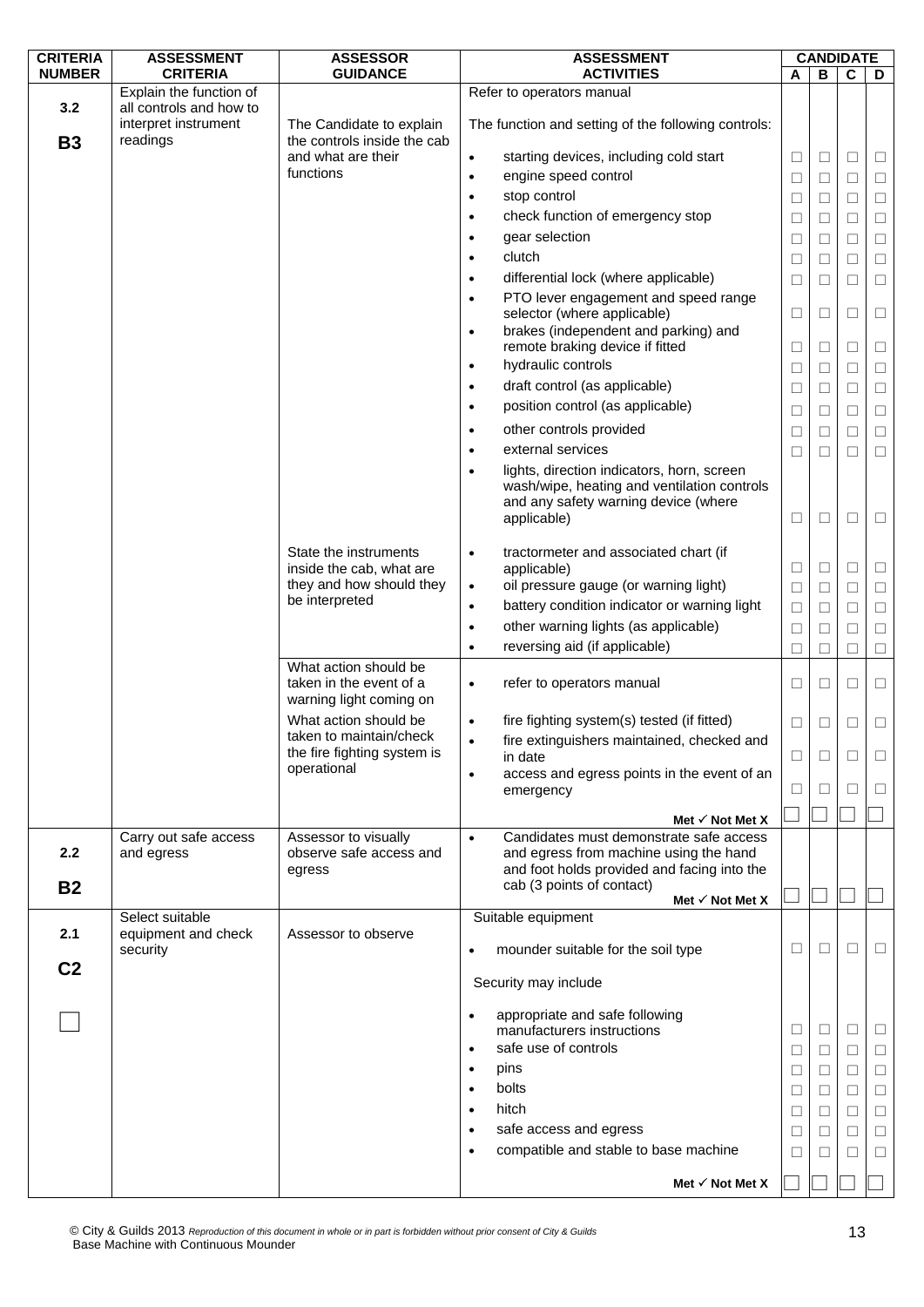| <b>CRITERIA</b> | <b>ASSESSMENT</b>                                  | <b>ASSESSOR</b>                         | <b>ASSESSMENT</b>                                                  | <b>CANDIDATE</b> |              |              |        |
|-----------------|----------------------------------------------------|-----------------------------------------|--------------------------------------------------------------------|------------------|--------------|--------------|--------|
| <b>NUMBER</b>   | <b>CRITERIA</b>                                    | <b>GUIDANCE</b>                         | <b>ACTIVITIES</b>                                                  | A                | $\, {\bf B}$ | $\mathbf{C}$ | D      |
|                 | State safety precautions                           | Four precautions                        | adequate warning signs<br>$\bullet$                                | □                | $\Box$       | $\Box$       | $\Box$ |
| 4.1             | which should be put in<br>place when working       |                                         | safe working distances<br>$\bullet$                                | $\Box$           | $\Box$       | $\Box$       | $\Box$ |
| C <sub>4</sub>  | alongside public rights                            |                                         | possible problems are identified when<br>$\bullet$                 |                  |              |              |        |
|                 | of way                                             |                                         | working along side public rights of way                            | $\Box$           | $\Box$       | $\Box$       | $\Box$ |
|                 |                                                    |                                         | the right of way is maintained<br>$\bullet$                        | $\Box$           | □            | $\Box$       | $\Box$ |
|                 |                                                    |                                         | ensure all footpaths are repaired and safe<br>$\bullet$            |                  |              |              |        |
|                 |                                                    |                                         | to be used before the signs are removed                            |                  |              |              |        |
|                 |                                                    |                                         | and the site is left                                               | $\Box$           | $\Box$       | $\Box$       | $\Box$ |
|                 |                                                    |                                         | $\bullet$                                                          | $\Box$           | П            | $\Box$       | □      |
|                 |                                                    |                                         | Met $\checkmark$ Not Met X                                         |                  |              |              |        |
|                 | State types of land                                | Three types of land                     | Types of land that could be considered may                         |                  |              |              |        |
| 4.2             | which are considered to                            |                                         | include:                                                           |                  |              |              |        |
|                 | be suitable sites for the                          |                                         | mineral soils and peats<br>$\bullet$                               | $\Box$           | $\Box$       | $\Box$       | $\Box$ |
| C <sub>4</sub>  | operation                                          |                                         | soil depth<br>$\bullet$                                            | $\Box$           | $\Box$       | $\Box$       | $\Box$ |
|                 |                                                    |                                         | natural drainage via slope or soil profile<br>$\bullet$            | $\Box$           | $\Box$       | $\Box$       | $\Box$ |
|                 |                                                    |                                         | land subject to high rainfall<br>$\bullet$                         | $\Box$           | □            | $\Box$       | □      |
|                 |                                                    |                                         |                                                                    | $\Box$           | □            | $\Box$       | $\Box$ |
|                 |                                                    |                                         |                                                                    |                  |              |              |        |
|                 |                                                    |                                         | Met $\checkmark$ Not Met X                                         |                  |              |              |        |
| 4.3             | State factors to consider<br>when carrying out the | Seven factors                           | Factors to consider may include                                    |                  |              |              |        |
|                 | operation                                          |                                         | site planning and operational systems<br>$\bullet$                 |                  |              |              |        |
| C <sub>4</sub>  |                                                    |                                         | appropriate to site conditions                                     | Ц                | $\Box$       | $\Box$       | $\Box$ |
|                 |                                                    |                                         | desired planting position and environment<br>$\bullet$             | $\Box$           | $\Box$       | $\Box$       | $\Box$ |
|                 |                                                    |                                         | ploughing methods used to minimise soil<br>$\bullet$               |                  |              |              |        |
|                 |                                                    |                                         | erosion                                                            | $\Box$           | $\Box$       | $\Box$       | $\Box$ |
|                 |                                                    |                                         | safe operation on steep slopes, turning<br>$\bullet$               | $\Box$           |              | $\Box$       | $\Box$ |
|                 |                                                    |                                         | stability and traction<br>poor traction caused by varying soil and |                  | □            |              |        |
|                 |                                                    |                                         | $\bullet$<br>surface conditions                                    | $\Box$           | $\Box$       | $\Box$       | $\Box$ |
|                 |                                                    |                                         | poor traction caused by obstacles, tree<br>$\bullet$               |                  |              |              |        |
|                 |                                                    |                                         | stumps, boulders and other surface trash                           | $\Box$           | □            | $\Box$       | □      |
|                 |                                                    |                                         | wayleaves (electricity, telephone, gas)<br>$\bullet$               | $\Box$           | $\Box$       | $\Box$       | ⊔      |
|                 |                                                    |                                         | profile                                                            | $\Box$           | $\Box$       | $\Box$       | $\Box$ |
|                 |                                                    |                                         | volume                                                             | $\Box$           | $\Box$       | $\Box$       | $\Box$ |
|                 |                                                    |                                         | accuracy of spacing                                                |                  |              |              |        |
|                 |                                                    |                                         |                                                                    | $\Box$           | П            | П            | $\Box$ |
|                 |                                                    |                                         | number per hectare                                                 | $\Box$           | □            | □            | ⊔      |
|                 |                                                    |                                         | $\bullet$                                                          | $\Box$           | ⊔            | □            | ⊔      |
|                 |                                                    |                                         | Met $\checkmark$ Not Met X                                         |                  |              |              |        |
|                 | Describe safe driving                              | All relevant to the                     |                                                                    |                  |              |              |        |
| 3.7             | techniques that should<br>be used on site          | machine                                 |                                                                    |                  |              |              |        |
| <b>B3</b>       |                                                    |                                         |                                                                    |                  |              |              |        |
|                 |                                                    | The dangers of driving at<br>high speed | The dangers of driving at high speed                               |                  |              |              |        |
|                 |                                                    |                                         | stability<br>$\bullet$                                             | □                | $\Box$       | $\Box$       | $\Box$ |
|                 |                                                    |                                         | stopping distance<br>$\bullet$                                     | $\Box$           | $\Box$       | $\Box$       | $\Box$ |
|                 |                                                    |                                         | $\bullet$                                                          |                  |              |              |        |
|                 |                                                    |                                         |                                                                    | $\Box$           | $\Box$       | $\Box$       | $\Box$ |
|                 |                                                    | The benefits of wide                    | The benefits of wide wheel track settings                          |                  |              |              |        |
|                 |                                                    | wheel track settings                    |                                                                    |                  |              |              |        |
|                 |                                                    |                                         | stability                                                          | $\Box$           | $\Box$       | $\Box$       | $\Box$ |
|                 |                                                    |                                         |                                                                    | $\Box$           | $\Box$       | $\Box$       | $\Box$ |
|                 |                                                    |                                         |                                                                    |                  |              |              |        |
|                 |                                                    | Up and down hill                        | Up and down hill                                                   |                  |              |              |        |
|                 |                                                    |                                         | straight                                                           | $\Box$           | ⊔            | Ц            | $\Box$ |
|                 |                                                    |                                         | load distribution                                                  |                  |              |              |        |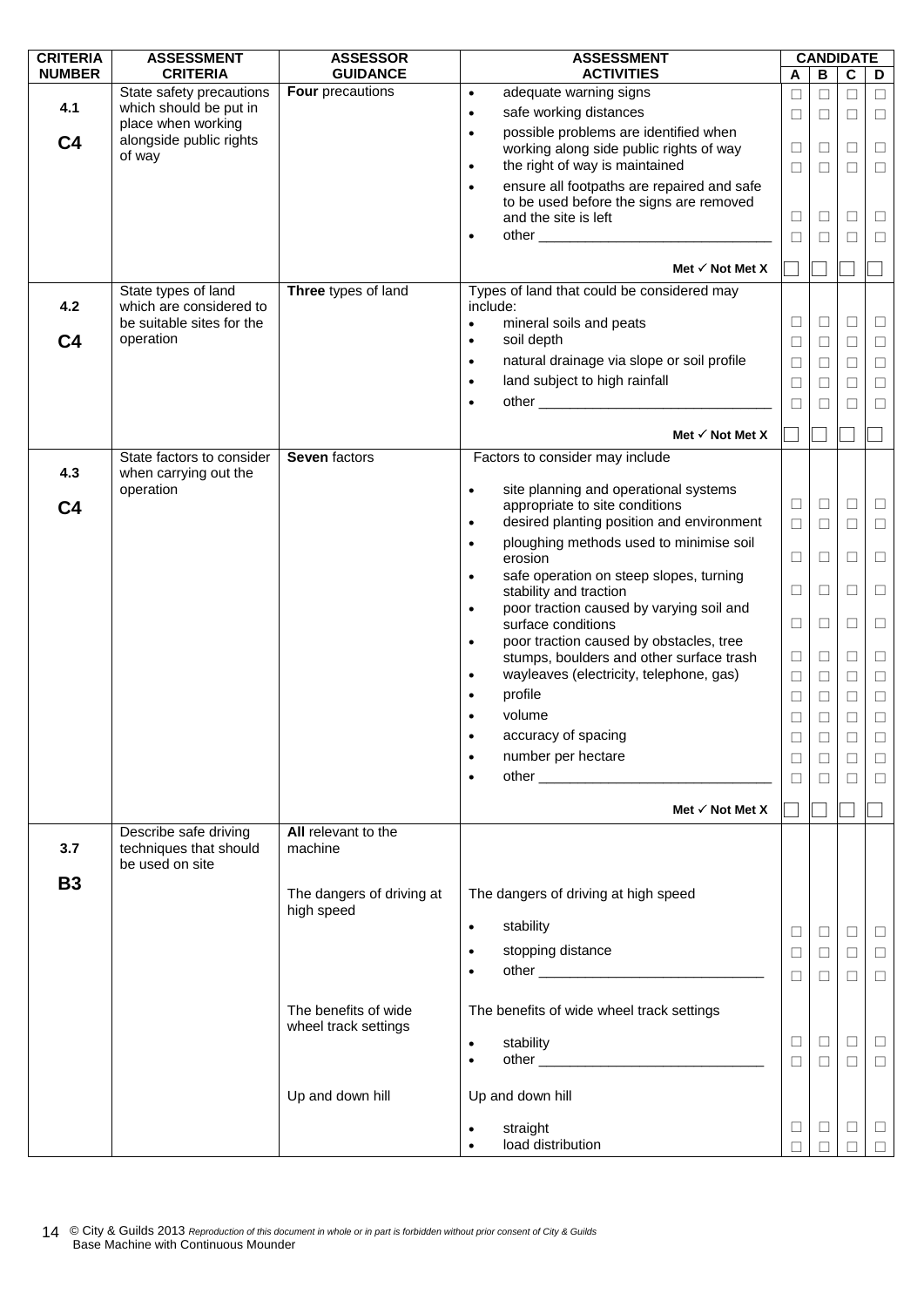| <b>CRITERIA</b> | <b>ASSESSMENT</b>                      | <b>ASSESSOR</b>                                 | <b>ASSESSMENT</b>                                                             | <b>CANDIDATE</b> |                   |                |        |
|-----------------|----------------------------------------|-------------------------------------------------|-------------------------------------------------------------------------------|------------------|-------------------|----------------|--------|
| <b>NUMBER</b>   | <b>CRITERIA</b>                        | <b>GUIDANCE</b>                                 | <b>ACTIVITIES</b>                                                             | Α                | B                 | $\overline{c}$ | D      |
| 3.7 cont        |                                        | Across a slope                                  | Across a slope                                                                |                  |                   |                |        |
|                 |                                        |                                                 | avoid if possible<br>$\bullet$                                                | ⊔                | ⊔                 | Ц              | $\Box$ |
|                 |                                        |                                                 | direction of turn up hill (rigid), downhill<br>$\bullet$                      |                  |                   |                |        |
|                 |                                        |                                                 | (articulated), tracked machine (specific)                                     | $\Box$           | □                 | $\Box$         | $\Box$ |
|                 |                                        |                                                 | weight distribution<br>$\bullet$                                              | $\Box$           | □                 | $\Box$         | $\Box$ |
|                 |                                        |                                                 | route construction<br>$\bullet$                                               | □                | ⊔                 | $\Box$         | $\Box$ |
|                 |                                        |                                                 | avoid obstacles<br>$\bullet$                                                  | $\Box$           | $\vert \ \ \vert$ | $\Box$         | $\Box$ |
|                 |                                        |                                                 |                                                                               |                  |                   |                |        |
|                 |                                        | Over rough ground                               | Over rough ground                                                             |                  |                   |                |        |
|                 |                                        |                                                 | speed<br>$\bullet$                                                            | $\Box$           | ⊔                 | $\Box$         | $\Box$ |
|                 |                                        |                                                 | stability<br>$\bullet$                                                        | $\Box$           | ⊔                 | $\Box$         | $\Box$ |
|                 |                                        |                                                 | weight distribution<br>$\bullet$                                              | □                | □                 | $\Box$         | $\Box$ |
|                 |                                        |                                                 |                                                                               |                  |                   |                |        |
|                 |                                        | When driving with heavily                       | When driving with heavily loaded trailers and                                 |                  |                   |                |        |
|                 |                                        | loaded trailers and<br>implements               | implements                                                                    |                  |                   |                |        |
|                 |                                        |                                                 | speed<br>$\bullet$                                                            | $\Box$           | ⊔                 | $\Box$         | $\Box$ |
|                 |                                        |                                                 | stability<br>$\bullet$                                                        | $\Box$           | □                 | $\Box$         | $\Box$ |
|                 |                                        |                                                 | weight distribution<br>$\bullet$                                              | □                | $\perp$           | $\Box$         | $\Box$ |
|                 |                                        |                                                 | route planning<br>$\bullet$                                                   | □                | □                 | $\Box$         | $\Box$ |
|                 |                                        |                                                 |                                                                               |                  |                   |                |        |
|                 |                                        | Change of centre of                             | Change of centre of gravity when turning                                      |                  |                   |                |        |
|                 |                                        | gravity when turning                            | stability                                                                     | $\Box$           | $\vert \ \ \vert$ | □              | $\Box$ |
|                 |                                        |                                                 |                                                                               |                  |                   |                |        |
|                 |                                        |                                                 | Met $\checkmark$ Not Met X                                                    |                  |                   |                |        |
|                 | Carry out the operation                | Assessor to observe the                         | Start engine                                                                  |                  |                   |                |        |
| 2.3             | on site in a safe,                     | candidate carrying out                          |                                                                               |                  |                   |                |        |
|                 | effective and efficient                | correct starting techniques<br>in accordance to | isolator switch engaged<br>$\bullet$                                          | $\Box$           | □                 | $\Box$         | $\Box$ |
| <b>B2</b>       | way                                    | manufacturers                                   | parking brake applied<br>$\bullet$                                            | $\Box$           | $\Box$            | $\Box$         | $\Box$ |
|                 |                                        | recommendations                                 | gears in neutral<br>$\bullet$                                                 | □                | ⊔                 | $\Box$         | $\Box$ |
| 2.4             | Manoeuvre the machine                  |                                                 | clutch pedal depressed (if applicable)<br>$\bullet$                           | $\Box$           | □                 | $\Box$         | $\Box$ |
|                 | on site in a safe and<br>effective way |                                                 | PTO disengaged (if applicable)<br>$\bullet$                                   | $\Box$           |                   | $\Box$         | $\Box$ |
| CM <sub>2</sub> |                                        |                                                 | hydraulic services in neutral (if applicable)                                 | $\Box$           | □                 | $\Box$         | $\Box$ |
|                 |                                        |                                                 | start<br>$\bullet$                                                            | $\Box$           | $\Box$            | $\Box$         | $\Box$ |
|                 |                                        | Assessor to observe the                         | Candidate to drive machine:                                                   |                  |                   |                |        |
|                 |                                        | candidate drive the<br>machine turning left and | safe access<br>$\bullet$                                                      | $\Box$           | ⊔                 | $\Box$         | $\Box$ |
|                 |                                        | right, reverse, park, switch                    | start in accordance with manufacturers<br>$\bullet$                           |                  |                   |                |        |
|                 |                                        | off and exit                                    | recommendations                                                               | $\Box$           | ⊔                 | $\Box$         | □      |
|                 |                                        |                                                 | appropriate gear selection<br>$\bullet$                                       | □                | ⊔                 | $\Box$         | $\Box$ |
|                 |                                        |                                                 | smoothness of take off<br>$\bullet$                                           | $\Box$           | $\Box$            | $\Box$         | $\Box$ |
|                 |                                        |                                                 | drive in a straight line<br>$\bullet$                                         | $\Box$           | ⊔                 | $\Box$         | $\Box$ |
|                 |                                        |                                                 | left and right turn<br>$\bullet$                                              | $\Box$           | □                 | $\Box$         | $\Box$ |
|                 |                                        |                                                 | reverse (if applicable)<br>$\bullet$                                          | $\Box$           | ⊔                 | $\Box$         | $\Box$ |
|                 |                                        |                                                 | appropriate speed for conditions<br>$\bullet$                                 | ⊔                | ⊔                 | $\Box$         | $\Box$ |
|                 |                                        |                                                 | appropriate use of brakes<br>$\bullet$                                        | $\Box$           | $\Box$            | $\Box$         | $\Box$ |
|                 |                                        |                                                 | safe position on site chosen<br>$\bullet$                                     | $\Box$           | □                 | □              | $\Box$ |
|                 |                                        |                                                 | controls and attachments in neutral and<br>$\bullet$<br>lowered to the ground | $\Box$           | $\perp$           | $\Box$         | □      |
|                 |                                        |                                                 | parking brake applied and effective<br>$\bullet$                              | $\Box$           | П                 | $\Box$         | $\Box$ |
|                 |                                        |                                                 | safe egress                                                                   | П                |                   | П              | $\Box$ |
|                 |                                        |                                                 |                                                                               |                  |                   |                |        |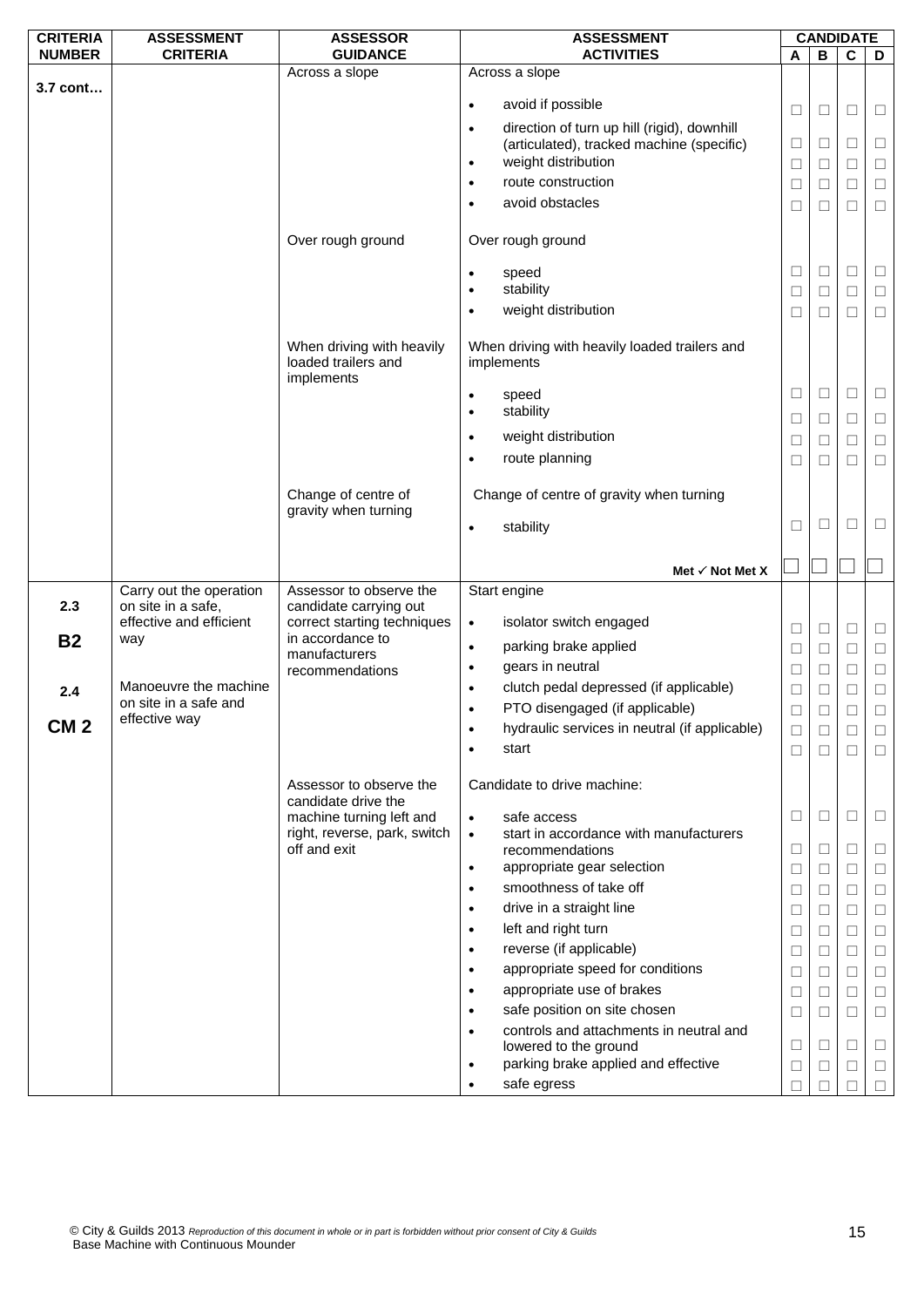| <b>CRITERIA</b>   | <b>ASSESSMENT</b>                                 | <b>ASSESSOR</b>                               | <b>ASSESSMENT</b>                                                                               |        | <b>CANDIDATE</b>  |             |        |
|-------------------|---------------------------------------------------|-----------------------------------------------|-------------------------------------------------------------------------------------------------|--------|-------------------|-------------|--------|
| <b>NUMBER</b>     | <b>CRITERIA</b>                                   | <b>GUIDANCE</b>                               | <b>ACTIVITIES</b>                                                                               | A      | в                 | $\mathbf c$ | D      |
|                   |                                                   | Assessor to visually                          | Stop engine                                                                                     |        |                   |             |        |
| 2.3/2.4<br>cont   |                                                   | observe the candidate<br>carrying out correct | allow engine to idle<br>$\bullet$                                                               | $\Box$ | □                 | $\Box$      | $\Box$ |
|                   |                                                   | shutting down techniques<br>in accordance to  | lower and disengage hydraulic services<br>$\bullet$<br>and PTO                                  | $\Box$ | ⊔                 | $\Box$      | $\Box$ |
|                   |                                                   | manufacturers                                 | gears in neutral and parking brake applied<br>$\bullet$                                         | $\Box$ | $\vert \ \ \vert$ | $\Box$      | $\Box$ |
|                   |                                                   | recommendations                               | shut down electrical services/computer<br>$\bullet$                                             | $\Box$ | □                 | $\Box$      | $\Box$ |
|                   |                                                   |                                               | disengage ignition and remove key<br>$\bullet$                                                  | $\Box$ | $\Box$            | П           | $\Box$ |
|                   |                                                   |                                               | disengage and remove isolator switch<br>$\bullet$                                               | $\Box$ |                   | П           | $\Box$ |
|                   |                                                   |                                               |                                                                                                 |        |                   |             |        |
|                   |                                                   |                                               | Met $\checkmark$ Not Met X                                                                      |        |                   |             |        |
| 2.3               | Carry out the operation<br>in accordance with the | Assessor to observe                           | inspect site for hazards: power cables,<br>$\bullet$<br>drainage outfalls, soft banks etc       | □      | $\perp$           | Ш           | □      |
|                   | job specification                                 | An area to mound is                           | efficient smooth operation of machine<br>$\bullet$                                              | $\Box$ | П                 | П           | $\Box$ |
| C <sub>2</sub>    |                                                   | agreed between assessor                       | safe procedures are observed for moving<br>$\bullet$                                            |        |                   |             |        |
|                   |                                                   | and candidate                                 | the machine during work                                                                         | $\Box$ | □                 | $\Box$      | $\Box$ |
|                   |                                                   |                                               | set inter row and between row spacing<br>$\bullet$                                              |        |                   |             |        |
|                   |                                                   |                                               | according to site specification                                                                 | $\Box$ | □                 | $\Box$      | $\Box$ |
|                   |                                                   |                                               | suitable profile and volume of mound<br>$\bullet$                                               | $\Box$ | $\vert \ \ \vert$ | П           | $\Box$ |
|                   |                                                   |                                               | rate of work suited to site conditions and<br>$\bullet$<br>machine capabilities                 | □      | $\vert \ \ \vert$ | П           | $\Box$ |
|                   |                                                   |                                               |                                                                                                 |        |                   |             |        |
|                   |                                                   |                                               | Met $\checkmark$ Not Met X                                                                      |        |                   |             |        |
|                   | State factors to consider                         | State two advantages of                       | Machine is cleaned to:                                                                          |        |                   |             |        |
| 4.4               | when cleaning,<br>servicing and storing           | regularly cleaning the<br>machine             | prevent corrosion<br>$\bullet$                                                                  | Ц      | ⊔                 | ⊔           | $\Box$ |
| C <sub>4</sub>    | the machine                                       |                                               | facilitate maintenance & adjustments<br>$\bullet$                                               | $\Box$ | □                 | $\Box$      | $\Box$ |
|                   |                                                   |                                               | prevent hazardous operating conditions<br>$\bullet$                                             |        |                   |             |        |
|                   |                                                   |                                               | (e.g. fire)                                                                                     | $\Box$ | ⊔                 | $\Box$      | $\Box$ |
|                   |                                                   |                                               | prevent soiling of roads<br>$\bullet$                                                           | □      | $\Box$            | П           | $\Box$ |
|                   |                                                   |                                               | prevention of cross contamination / bio                                                         |        |                   |             |        |
|                   |                                                   |                                               | security                                                                                        | □      | $\vert \ \ \vert$ | □           | $\Box$ |
|                   |                                                   | State three factors to                        | identify PPE to be used<br>$\bullet$                                                            | ⊔      | ⊔                 | Ш           | $\Box$ |
|                   |                                                   | consider for cleaning the                     | remove any unwanted residues safely<br>$\bullet$                                                |        |                   |             |        |
|                   |                                                   | machine                                       | using appropriate method:                                                                       |        |                   |             |        |
|                   |                                                   |                                               | blower<br>compressed air                                                                        | $\Box$ | ⊔                 | $\Box$      | $\Box$ |
|                   |                                                   |                                               |                                                                                                 | $\Box$ | $\Box$            | $\Box$      | $\Box$ |
|                   |                                                   |                                               | water<br>brush                                                                                  | $\Box$ | □                 | $\Box$      | □      |
|                   |                                                   |                                               | dispose of waste material according to                                                          | ⊔      | $\perp$           | Ш           | □      |
|                   |                                                   |                                               | company policy and legislation                                                                  | □      | ⊔                 | $\Box$      | □      |
|                   |                                                   |                                               |                                                                                                 |        |                   |             |        |
|                   |                                                   | State two reasons for                         | machine inspected to establish any wear,<br>$\bullet$                                           |        |                   |             |        |
|                   |                                                   | inspecting the machine<br>after use           | damaged and/or missing components<br>through use                                                | ⊔      | ⊔                 | Ш           | ⊔      |
|                   |                                                   |                                               | ensures any defects can be rectified before<br>$\bullet$                                        |        |                   |             |        |
|                   |                                                   |                                               | it is next used                                                                                 | $\Box$ | □                 | □           | □      |
|                   |                                                   |                                               | other operators / supervisor etc. can be<br>$\bullet$                                           |        |                   |             |        |
|                   |                                                   |                                               | informed through a reporting procedure<br>that defects are present                              | □      | $\perp$           | $\Box$      | ⊔      |
|                   |                                                   |                                               |                                                                                                 |        |                   |             |        |
|                   |                                                   |                                               | Met $\checkmark$ Not Met X                                                                      |        |                   |             |        |
| $1.3$             | Work in a way which<br>maintains health and       | Assessor to observe                           | All activities must be completed in a way<br>$\bullet$<br>which protects the operator and those |        |                   |             |        |
|                   | safety and is consistent                          |                                               | around them.                                                                                    |        |                   |             |        |
| <b>B &amp; C1</b> | with relevant legislation                         |                                               | Met $\checkmark$ Not Met X                                                                      |        |                   |             |        |
|                   | and industry good                                 |                                               |                                                                                                 |        |                   |             |        |
|                   | practice<br>Carry out work to                     | Assessor to observe                           | It is ensured that any possible<br>$\bullet$                                                    |        |                   |             |        |
| 1.4               | minimise environmental                            |                                               | environmental damage is minimised at all                                                        |        |                   |             |        |
|                   | damage                                            |                                               | times during on site operations                                                                 |        |                   |             |        |
| <b>B &amp; C1</b> |                                                   |                                               | Met $\checkmark$ Not Met X                                                                      |        |                   |             |        |